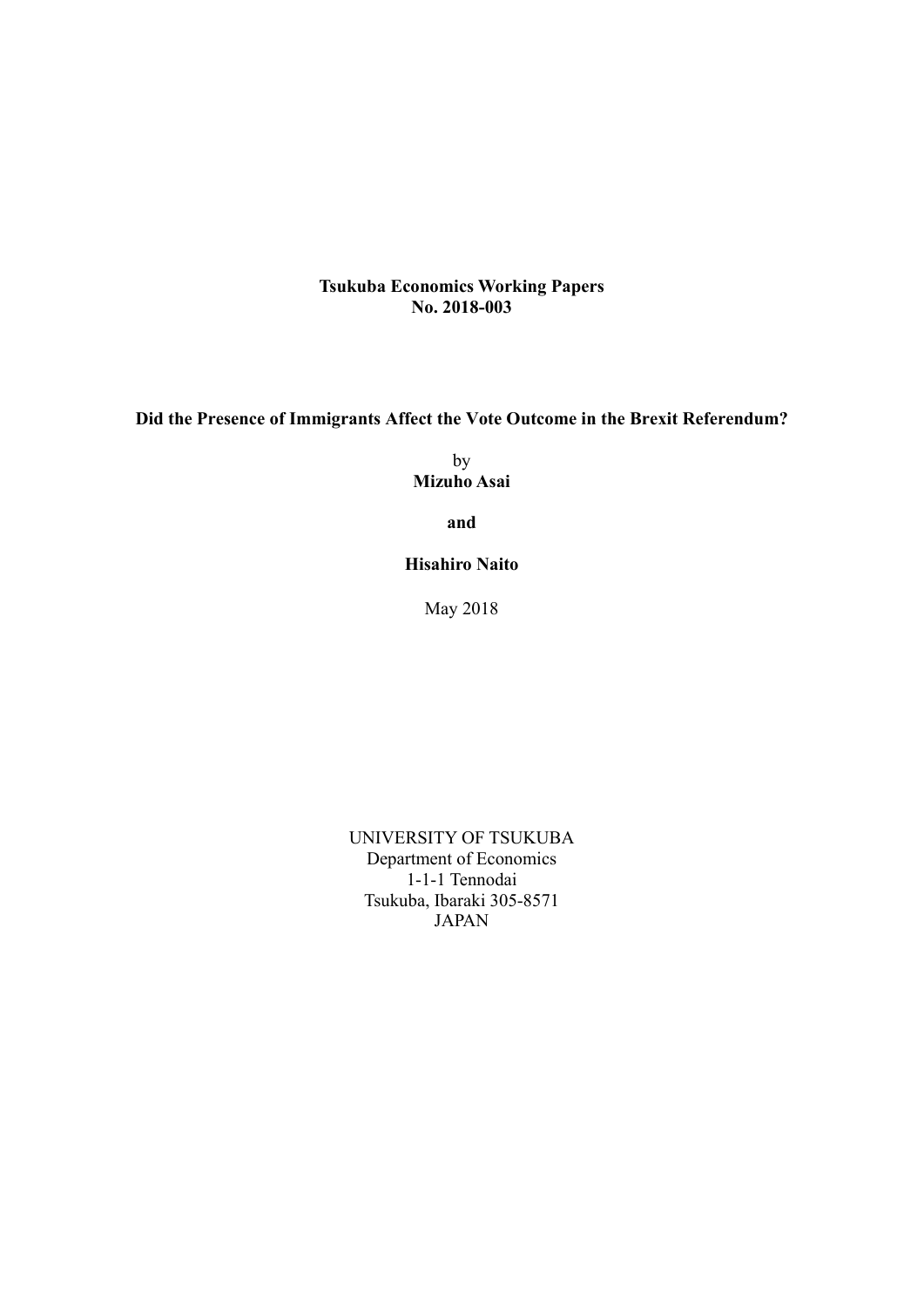# Did the Presence of Immigrants Affect the Vote Outcome in the Brexit Referendum?

Mizuho Asai<sup>∗</sup> College of International Studies University of Tsukuba

Hisahiro Naito † Program of Economic and Public Policy Graduate School of Humanities and Social Sciences University of Tsukuba

May 2018

<sup>∗</sup>Address: Tennodai 1-1-1, Tsukuba, Ibaraki, 305-8573; e-mail: s201410344@u.tsukuba.ac.jp †Address: Tennodai 1-1-1, Tsukuba, Ibaraki, 305-8573; e-mail: naito@dpipe.tsukba.ac.jp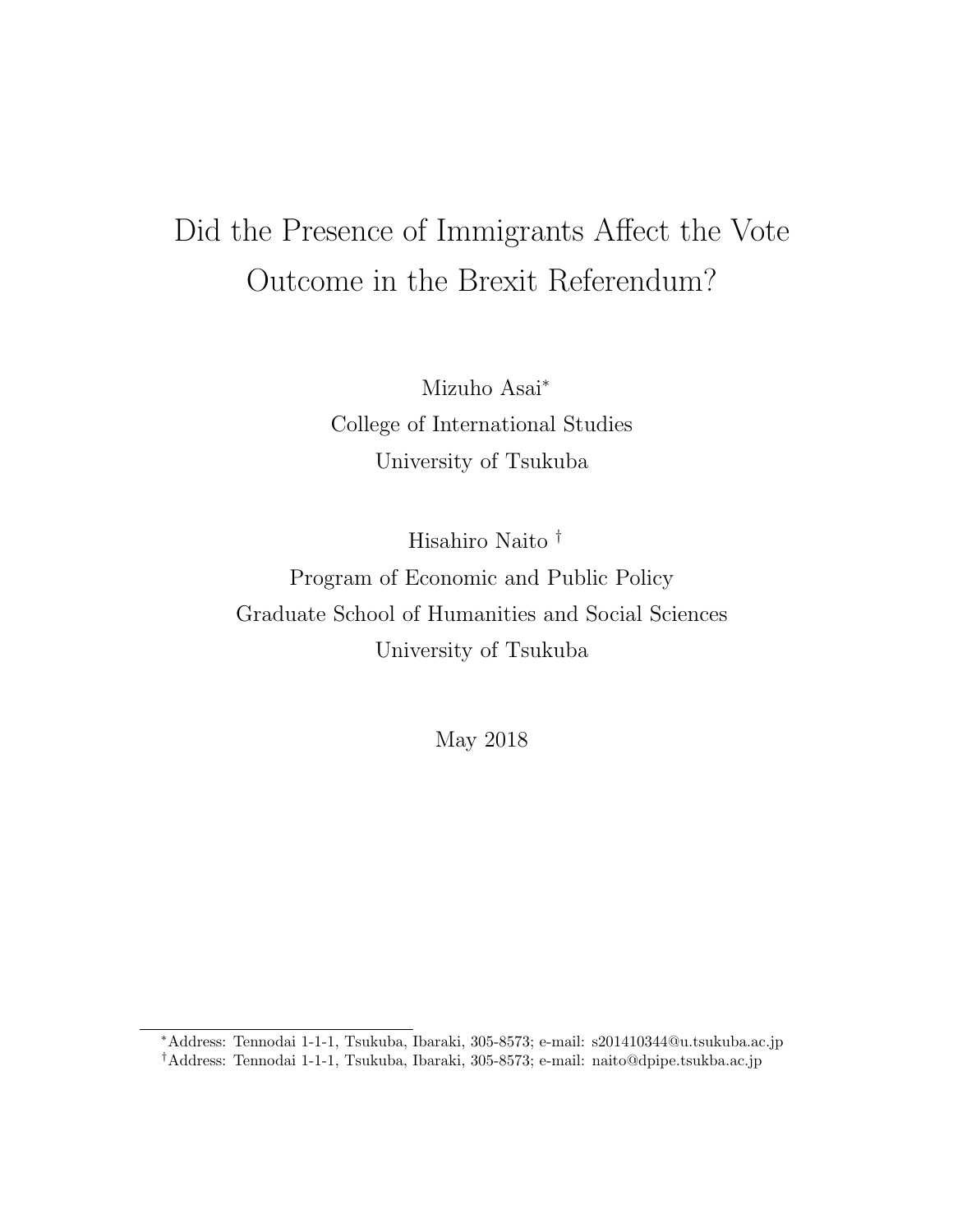#### Abstract

This study examines the effect of the presence of immigrants on voters' behaviour, using a data set of the UK referendum on the exit from the European Union and survey data on individuals' attitudes towards accepting immigrants. We apply the instrumental variable estimation to control for the bias due to the endogeneity of the immigrant ratio and omitted variables. To construct the instrumental variable, we use information on past industrial composition, including current industry composition as a control variable. We also instrument the current claimant rate. Contrary to popular media coverage, we find that the effect of the presence of immigrants on the vote outcome is small and not statistically significant. We also show that the survey result on attitudes towards accepting immigrants is consistent with the estimation results based on the vote outcome.

JEL Classification: C25 Keywords: Voting behaviour, immigration, Brexit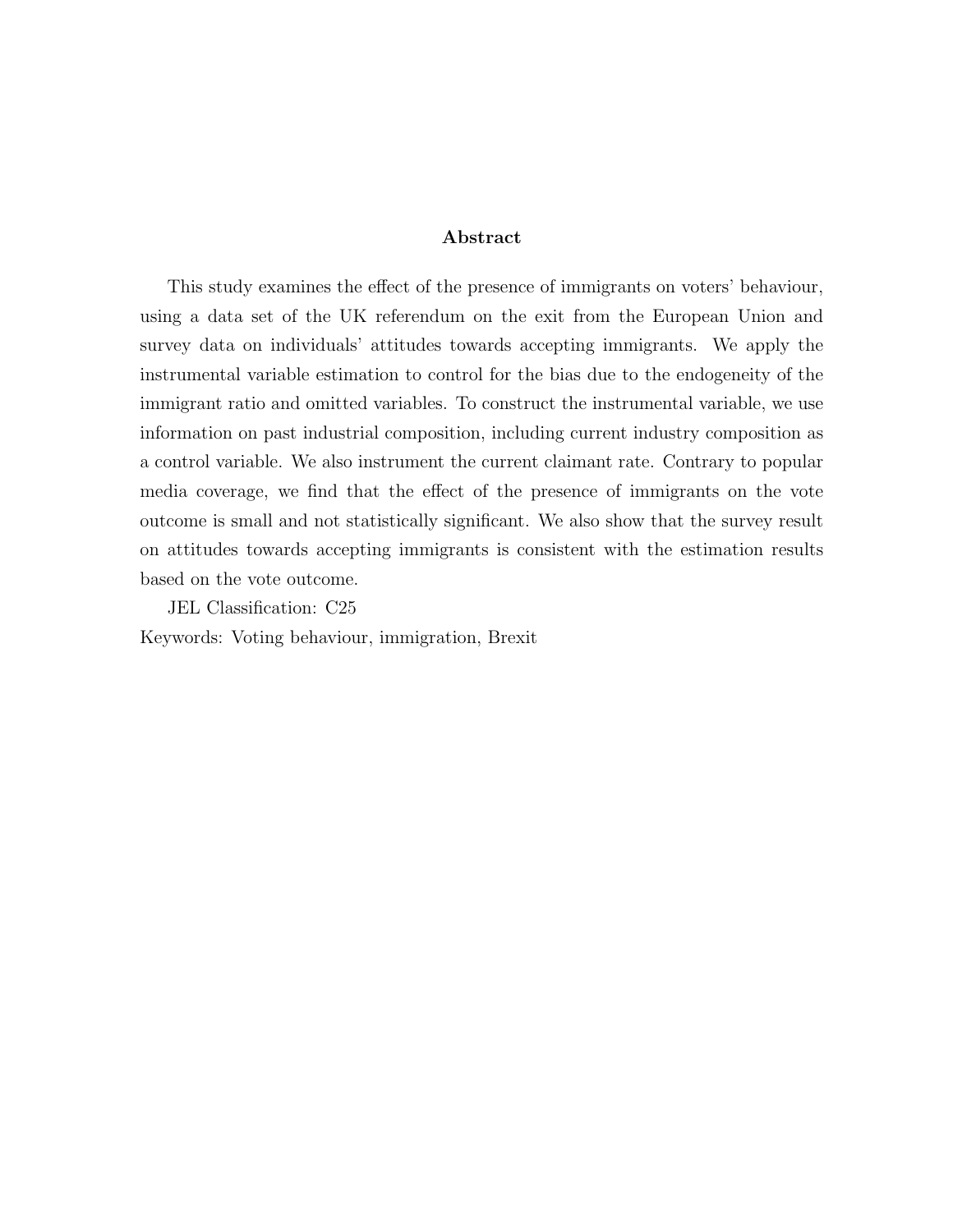#### 1 Introduction

The presence of immigrants and influx of refugees have had a major effect on domestic politics in Europe and the United States. One point of contention for the British referendum on Brexit in June 2016 concerned stopping the influx of immigrants from other EU countries by withdrawing from the Union. In the 2016 US presidential election, then candidate Donald Trump argued for a tough stance on illegal immigrants, with building a wall on the border with Mexico one of his campaign promises. He also suggested that he wanted to restrict visa issuance for legal immigrants and guest workers, including a stop on green cards. Despite being distinctly against immigration, he was nonetheless elected as the 45th President of the United States. In the first round of the French presidential election on 23 April 2017, anti-immigration and anti-EU advocate Marine Le Pen came second, thus advancing to the final round. Similar developments have also unfolded in other European countries.<sup>1</sup>

A natural question here is whether voters' support for anti-immigration ideas stems from the presence of immigrants whose languages and customs are different from their own, the influence of the media or politicians, or the economic difficulties occurring around the same time. If the presence of heterogeneous immigrants itself is causing the anti-immigration behaviour of fellow citizens, then progressive economic globalization should intensify domestic anti-immigration trends. Yet, if anti-immigration voting behaviour stems from the influence of the media and politicians or concurrent economic difficulties, then an alleviation of those difficulties or spread of correct information will reduce anti-immigration sentiment.

This study examines whether an increase in the proportion of immigrants affected Brexit voting behaviour, using both vote outcome data on the referendum and British survey data on people's feelings towards immigrants.

For any empirical study that examines the causal effect of the presence of immigrants on voting behaviour, two issues need careful treatment from the point of view

<sup>&</sup>lt;sup>1</sup>In Hungary, Prime Minister Orbàn, re-elected in 2010, is using the refugee issue to provoke anti-EU feelings, such as becoming more authoritarian, restricting the right to free speech, and limiting the power of the EU. In the 2015 Polish parliamentary election, the anti-immigrant conservative party Law and Justice (PiS) won an absolute majority. PiS gained control over the Polish Constitutional Court and is turning more authoritarian.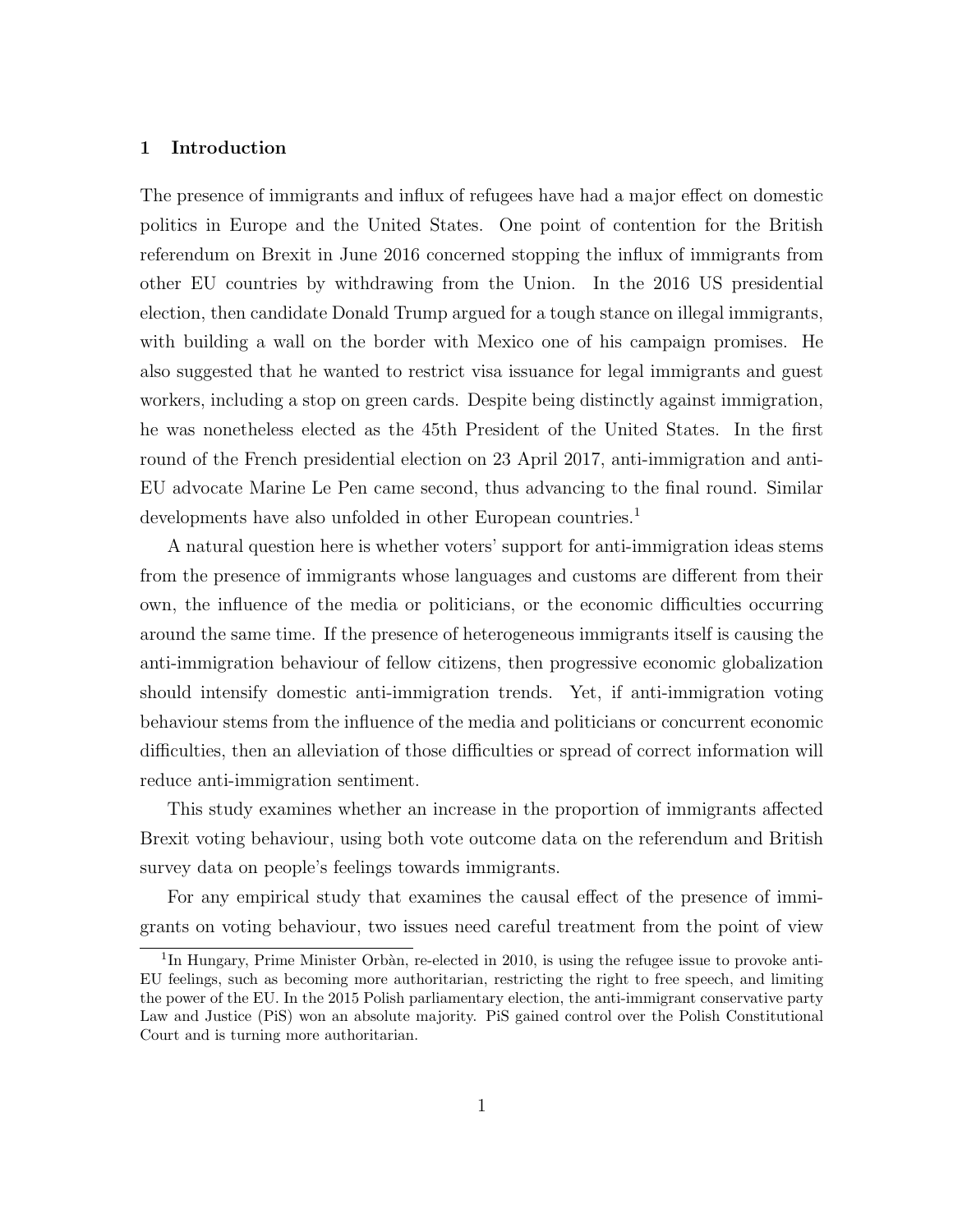of econometrics. The first issue is omitted variable bias. When a multivariate analysis is applied, the inclusion of a limited set of control variables may be insufficient. In such a case, the estimated coefficient includes not only the effect of an increase in the immigrant ratio but also the effect of omitted variables such as local characteristics.

The second issue is the bias due to the endogeneity of the immigrant ratio. If there is an area where local residents are more tolerant of immigrants, immigrants may inflow to such an area. In this case, if we run an ordinary least squares (OLS) regression and regress the number of approval votes to remain in the EU, which implies not opposing the influx of immigrants, on the immigrant ratio, the estimated coefficient of the immigrant ratio can be positive. However, such a relationship does not necessarily mean that an exogenous increase in the immigrant ratio would increase the approval vote to remain in the EU. An estimated positive coefficient simply reflects the sorting of immigrants through their endogenous location choice.

To address omitted variable bias and endogeneity bias, we employ an instrumental variable (IV) estimation method, using as the IV the predicted immigrant ratio in 2001, which was predicted by using information on past (2001) industry composition, while controlling for current  $(2011)$  industry composition. Once we control for current industry composition and past and present demographic characteristics, industry composition in 2001 is unlikely to affect attitudes towards immigrants. On the contrary, past industry composition affects the past immigrant ratio, which then influences the current immigrant ratio because of the slow mobility of immigrants across electoral areas. This finding implies that the predicted past immigrant ratio, which is a function of past industry composition, satisfies the condition of a valid IV. To check the robustness, we conduct various regression estimations by using different sets of control variables and regressing individual attitudes towards accepting immigrants on the immigrant ratio. Our results are found to be stable after these various robustness checks.

In the literature, there is increasing interest in the effect of immigrants on voters' behaviour. Regarding Brexit, Becker et al. (2017) categorize various potential variables that could have affected the vote outcome into four groups. Then, within each group, they regress the vote outcome on the variables in each group by using OLS. Among the variables related to immigration and trade, they show that the immigrant ratio in 2001 is negatively related to the number of votes approving exit from the EU and that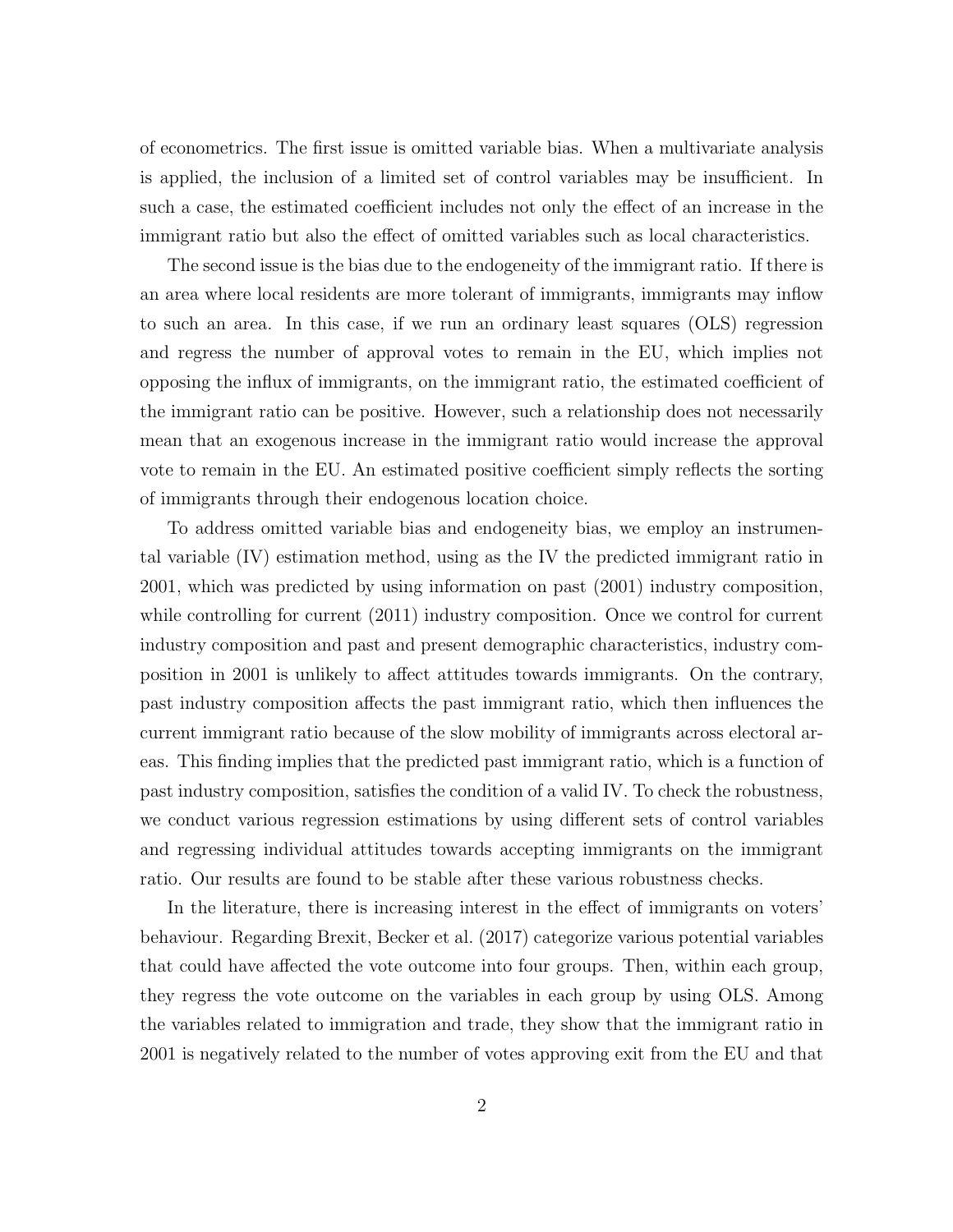the growth in immigrants from accession countries is negatively related to the vote to approve exit from the EU. Goodwin and Heath (2016) conduct a multivariate analysis and examine factors that might affect the vote count with a limited set of explanatory variables. Since both studies use a simple OLS with limited variables, they are subject to omitted variable bias and endogeneity bias. Curtice (2017) examines how the various perceptions of voters affect the outcome, using a single explanatory model.

For cases other than Brexit, Becker and Fetzer (2016) analyse how the inflow of immigrants to each electoral area affects the vote share of UKIP, Mayda (2006) analyses those against accepting immigration, and Scheve and Slaughter (2001) analyse how labour market competition with immigrants affects attitudes towards immigrants. Facchini et al. (2013) analyse the effect of the skill of natives on attitudes towards immigrants, using data on South Africa. Mendez and Cutillas (2014) analyse the causal relationship between a voter's behaviour and the immigrant ratio in Spain, finding that the inflow of immigrants from Latin America has increased the support for left-wing political parties. Otto and Steinhardt (2014) analyse the effect of the immigrant ratio on voter's behaviour in Germany and Facchini and Mayda (2009) analyse whether the welfare state affects attitudes towards immigrants, using cross-country data.

We contribute to previous studies in three ways. First, we analyse the causal effect of the share of immigrants on voting behaviour. Although several studies analyse the cause of the Brexit referendum, all of them use simple OLS with a limited set of explanatory variables. Thus, they are subject to omitted variable bias and endogeneity bias. By contrast, this study uses the IV estimation method.

Second, we analyse both voting data and survey data. Our analysis based on vote outcome data and individual survey data show the robustness of our estimation results.

In our IV estimation (two-stage least squares, 2SLS), we find that, contrary to the finding by Becker et al. (2017), the immigrant ratio does not affect the vote outcome. The effect is not only not statistically significant, the estimated magnitude is small. We conduct several robustness checks such as changing the dependent variable and investigating individual survey results, and confirm that our estimation result is robust to these robustness checks.

The organization of this paper is as follows. In section 2, we explain how the immigration issue was addressed during the Brexit negotiation process and how it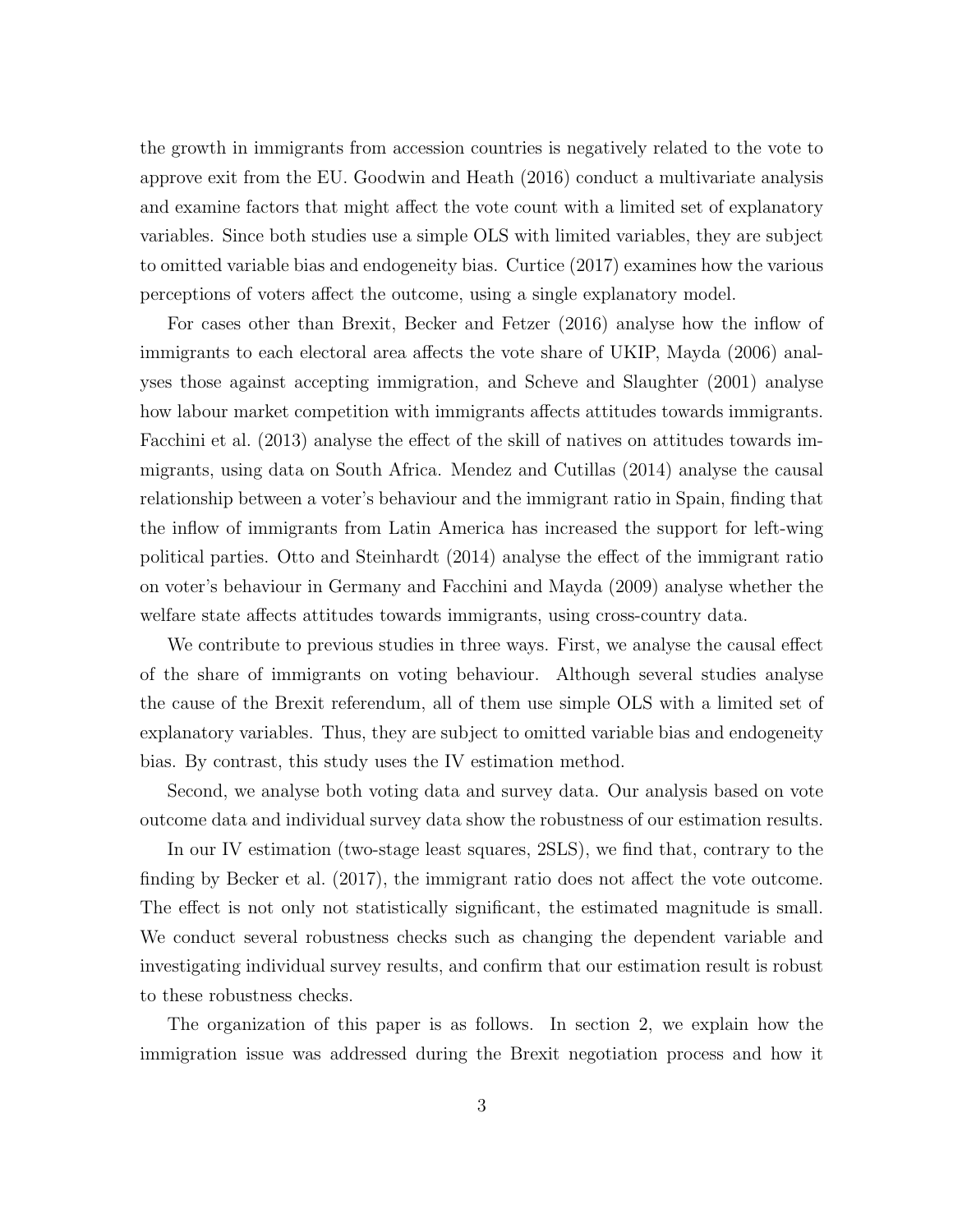became an important issue during the referendum. Section 3 discusses the estimation model and identification strategies. Section 4 explains the data sets. Section 5 presents the estimation results and section 6 discusses the implications of the estimation results and concludes.

## 2 Background of the Brexit Referendum and Immigration Issues

In the Brexit referendum, immigration restrictions from other EU countries were one of the key issues. This issue had existed from the beginning when the negotiations with the EU were discussed in UK politics.

On 22 January 2013, Prime Minister David Cameron announced that if the Conservative party won the next election, it would renegotiate the United Kingdom's relationship with the EU and give the British people the simple choice between staying in the EU under newly negotiated terms or leaving.

In May 2015, the Conservative party unexpectedly won the general election. Soon afterwards, the European Union Referendum Act 2015 was introduced into Parliament to enable the referendum. Among the topics that Prime Minister Cameron sought to renegotiate with other member countries of the EU was restricting EU immigration.

In June 2015, during the EU summit, Cameron started to negotiate the United Kingdom's position in the EU. By February 2016, the outcome of the renegotiations was announced and some limits to in-work benefits for new EU immigrants were agreed. However, before they could be applied, the United Kingdom had to receive permission from the European Commission and European Council. On 20 February 2016, Cameron announced that the United Kingdom's in/out referendum would be held on 23 June 2016.

During the referendum campaign, one of the key issues was restricting immigrants from EU member countries to the United Kingdom. According to a study of the media during the referendum, the economy was the most covered campaign issue, with 7,028 articles compared with 4,383 about immigration; health was the third most reported issue with 1,638 articles (Moore and Ramsay, 2017).

To understand how people voted in the referendum, one post-election survey found that the immigration issue was the second most important. This finding suggests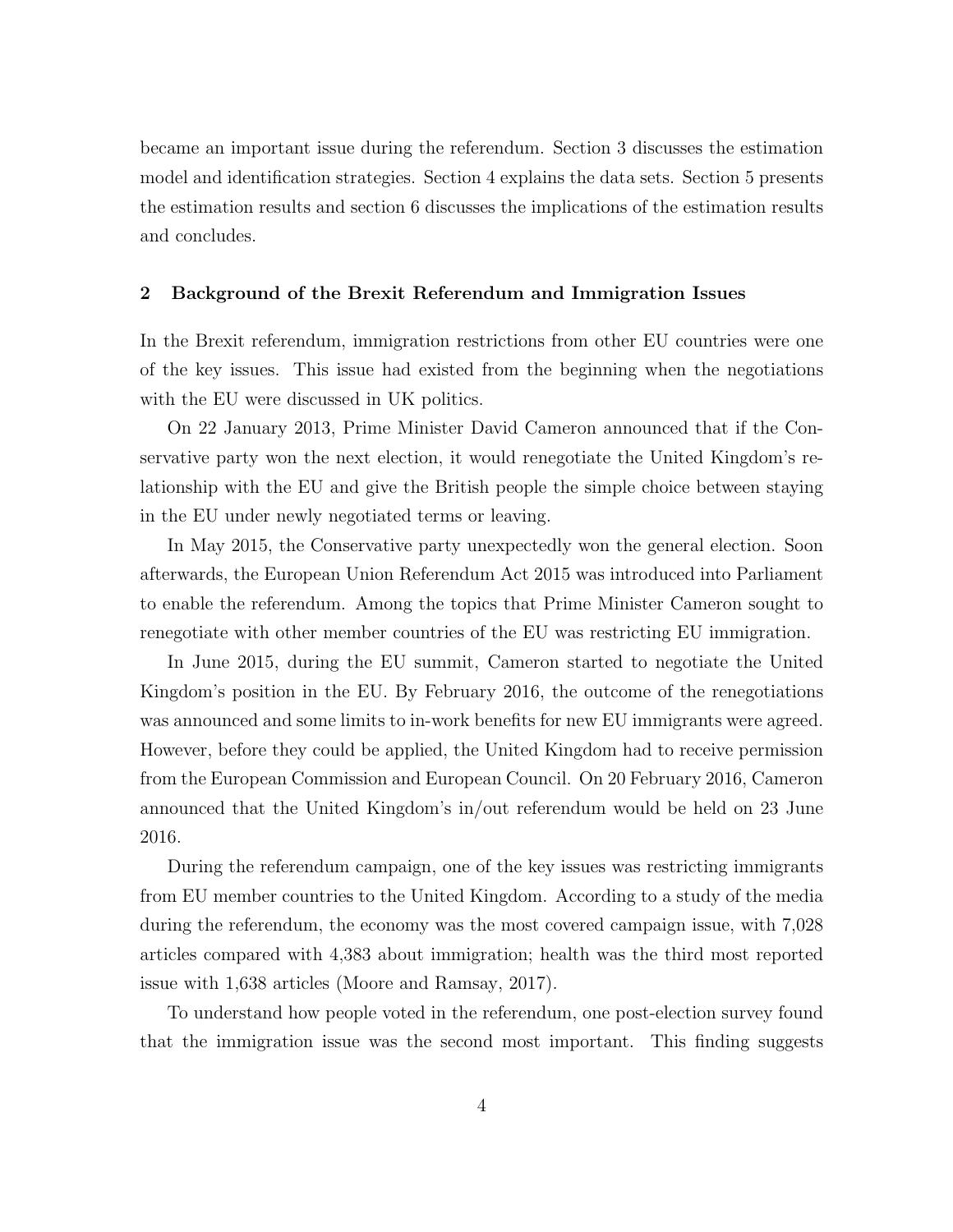that it is reasonable to examine how the presence of immigrants in each electoral area affected the vote outcome.

## 3 Estimation Model and Identification Strategy

WE first estimate the following equation:

$$
Remain_j = \beta_0 + \beta_1 \text{ImmigrantRatio}_j + \beta_2 X_j + u_j \tag{1}
$$

where  $j$  is an index of electoral area.  $Remain_j$  is the share of the vote to remain in the EU. Immigrant $\text{Ratio}_j$  is the ratio of immigrants in total residents in area j.  $X_j$  is a vector of the control variables and  $\beta_2$  is a vector of the coefficient of  $X_j$ . The coefficient of interest is  $\beta_1$ , which measures how an exogenous increase in the current immigrant ratio affects the share of votes to remain in the EU. The error term is an unobserved factor that affects the share of the vote to remain such as the preferences of voters.

It is difficult to estimate  $\beta_1$  consistently by applying OLS to equation (1) since  $\text{ImmigrantRatio}_j$  is not randomly assigned and, as a result, it could be correlated with the error term  $u_j$ . For example, immigrants may flow into areas where natives are friendly towards them. In such a case, running OLS on equation (1) would generate a positive coefficient of  $\beta_1$  even when an exogenous increase in immigrants generates a negative effect on voting to remain in the EU.

To discuss how to solve the endogeneity of RatioImmigrant<sub>j</sub>, let  $P_{kj}$  be the number of residents (including both natives and immigrants) working in industry k in area j. When k=0,  $P_{kj}$  indicates the number of residents who are not working. Let  $M_{kj}$  be the number of immigrants working in industry k in area j. The immigrant ratio in area j can be written as follows:

$$
\text{ImmigrantRatio}_{j} = \frac{\sum_{k} M_{kj}}{\sum_{k} P_{kj}}
$$
\n
$$
= \sum_{k} \rho_{kj} z_{jk} \tag{2}
$$

where  $z_{kj}$  is the current composition of industry k in area j defined as  $z_{kj} = P_{kj} / \sum_k P_{kj}$ .  $\rho_{kj}$  is immigrants' relative share of industry k in area j defined as  $\rho_{kj} = \frac{M_{kj}}{P_{ki}}$  $\frac{w_{kj}}{P_{kj}}$ .  $z_j$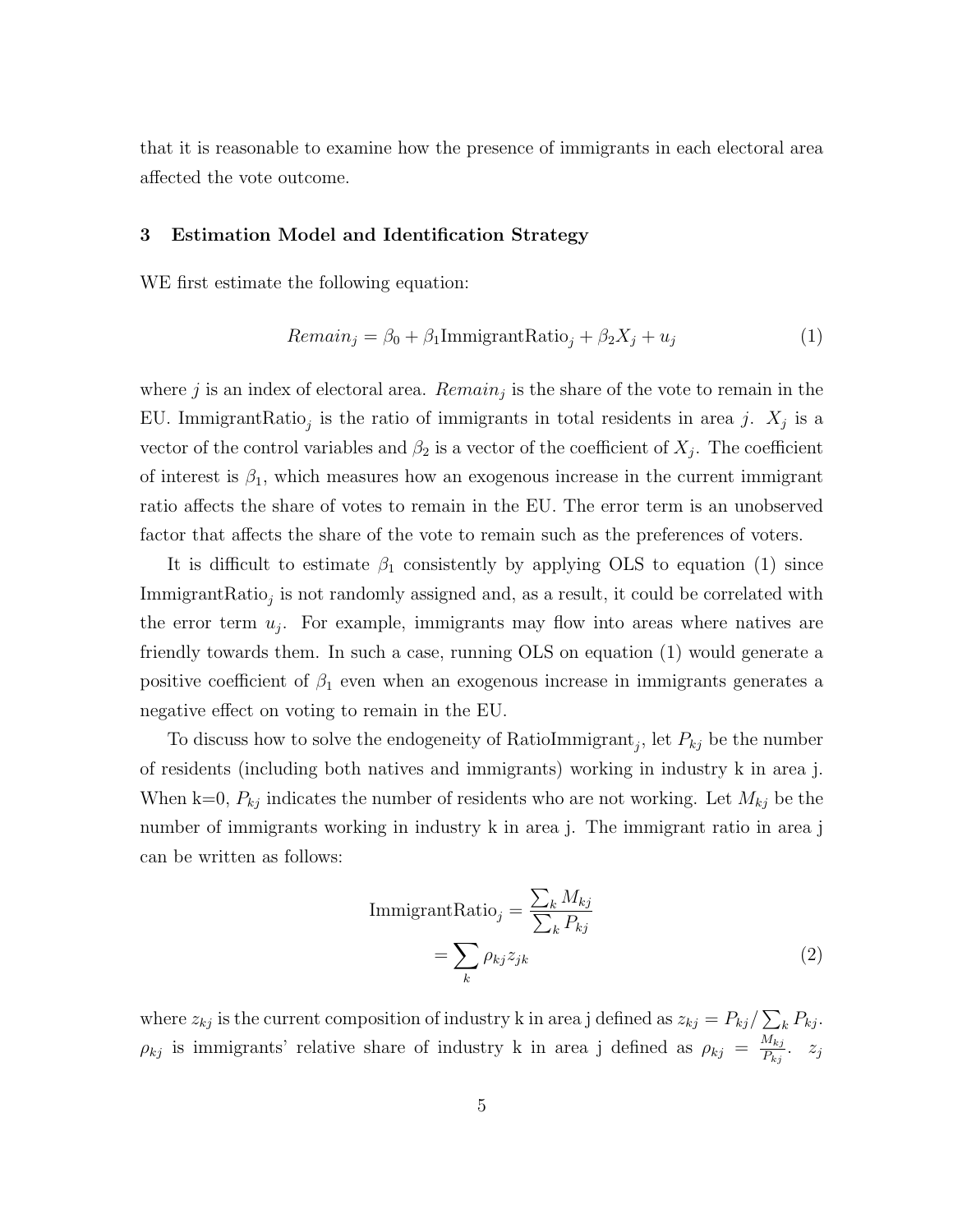is a vector composed of  $z_{jk}$ . Equation (2) suggests that we can predict the current immigrant ratio in area j by using information on  $z_{jk}$  assuming that  $\rho_{kj}$  is different for different k. The idea that we can use  $z_{jk}$  to predict the immigrant ratio comes from the observation that immigrants and natives have different skills and preferences for jobs. Hence, local industry composition,  $z_k$ , can be a good predictor of the immigrant ratio.

Our key assumption is that natives and immigrants have different skills and preferences for jobs. Table 1 shows the share of individuals working in several industries who report that their ethnicity is related to the United Kingdom and that their ethnicity is not UK-related. For example, among those who report that their ethnicity is related to

|                                  | Industries                          |                              |          |                             |                                          |                                        |        |  |
|----------------------------------|-------------------------------------|------------------------------|----------|-----------------------------|------------------------------------------|----------------------------------------|--------|--|
| Self-<br>reported<br>ethnicities | Agriculture,<br>energy and<br>water | Manufactu Constructi<br>ring | on       | Transport<br>and<br>storage | Accommo<br>dation and<br>food<br>service | Public<br>administra Education<br>tion |        |  |
| UK related                       | 2.59%                               | 9.37%                        | 8.30%    | 4.74%                       | 4.73%                                    | 6.42%                                  | 10.21% |  |
| Others                           | 1.25%                               | 7.06%                        | $5.04\%$ | 5.88%                       | 9.37%                                    | 4.09%                                  | 8.54%  |  |

Table 1. Share of Employment in Different Industries for Different Ethnicities

Notes: UK‐related ethnicities are individuals who reported that their ethnicity is English, Welsh, Scottish, Northern Irish, or British. Others are all other individuals who reported other ethnicities.

the United Kingdom (those who report that their ethnicity is English, Welsh, Scottish, Northern Irish, or British), the percentage of individuals who work in the agriculture, energy, and water industry is 2.59 percent, while among other ethnicities, it is 1.59 percent. Among UK-related ethnicities, the percentage of those working in the accommodation and food service industry is 4.73 percent, while among other ethnicities, it is 9.37 percent. Thus, industry composition is likely to be different for different ethnicities. This implies that local industry composition can be a good predictor of the immigrant ratio.

On the contrary, using information on current industry composition to construct the instrument for the current immigrant ratio is problematic since current industry composition can be correlated with current natives' preferences for immigrants. For example, when immigrants inflow to a certain area because of natives' generosity to im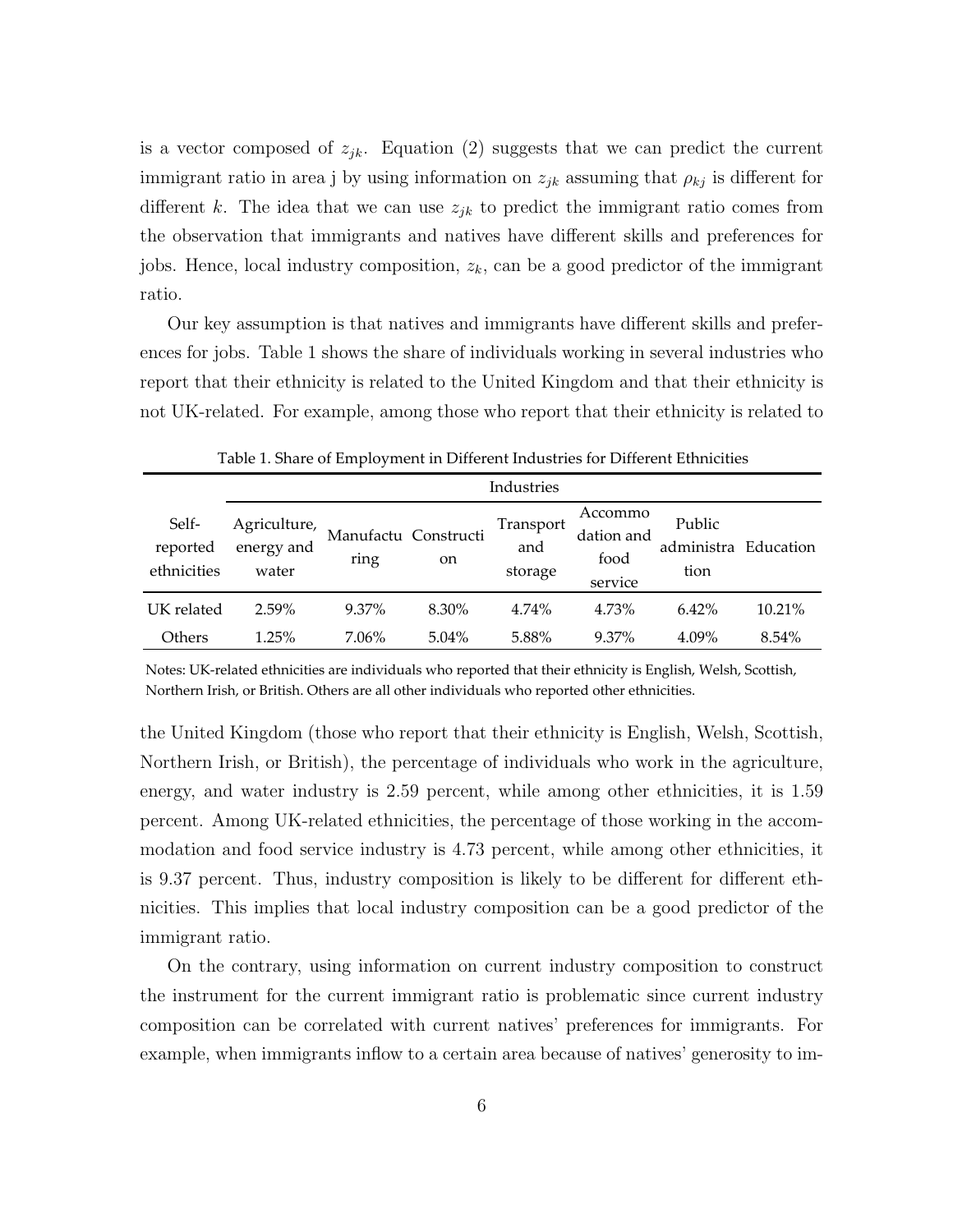migrants, the proportion of a certain industry for which immigrants have more specific human capital will rise. In such a case, information on current industry composition is correlated with natives' preferences for immigrants.

To avoid a correlation between the IV and natives' preferences for immigrants, we use past (2001) industry composition to construct the IV, while including current industry composition as a control variable. More specifically, we divide the cross-sectional variation in past industry composition into two parts: one that can be correlated with current industry composition and one that cannot be explained by current industry composition. Then, it is reasonable to assume that once we control for current industry composition, the variation in past industry composition that cannot be explained by current industry composition is not correlated with current natives' preferences for immigrants. Since this component is not correlated with current industry composition by definition, it is unlikely that this component is correlated with natives' preferences for immigrants.

Let  $z_{jk}^o$  be the past (2001) industry composition of industry k in area j and let  $z_j^o$  be a vector composed of  $z_{jk}^o$ . As we defined earlier, let  $z_j$  be a vector of current industry composition. Our assumptions on  $z_j$  and  $z_j^o$  can be restated as

$$
E[u_j|z_j^o, z_j] = E[u_j|z_j]
$$
\n
$$
(3)
$$

By using the standard argument of conditional independence, it is straightforward to show that the 2SLS estimator of  $\beta_1$  using  $z_j^o$  while controlling for  $z_j$  is consistent.<sup>2</sup>

On the contrary, directly using  $z_j^o$  is not an efficient way in which to use information on past industry composition since there are many industries. To use the information of  $z_j^o$  effectively, we construct the IV as follows. Let the immigrant ratio in 2001 be Immigrant Ratio<sup>2</sup>, We estimate the immigrant ratio in 2001 as a function of  $z_j^o$  by assuming the following relationship:

$$
\text{ImmigrantRatio}_{j}^{o} = F(z_j^{o}, \gamma) + \epsilon_j \tag{4}
$$

where  $\gamma$  is a vector of the parameters to be estimated. For a functional form F, we

<sup>2</sup>For example, see the discussion of Stock and Watson (2011) Chapter 12 Appendix 12.6.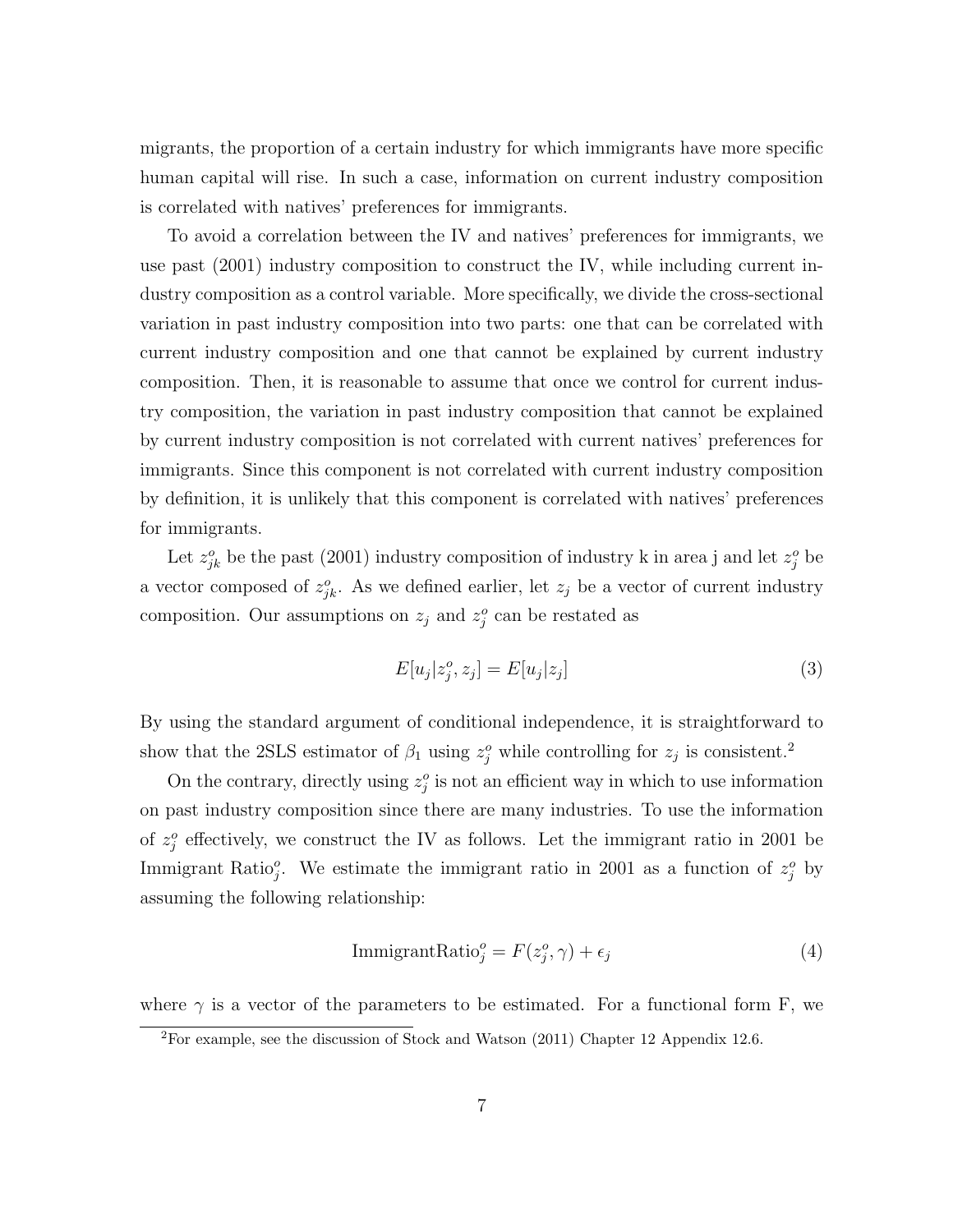find that a logistic function fits very well for predicting the immigrant ratio in 2001 as a function of industry composition in 2001.<sup>3</sup> Let  $\hat{\gamma}$  be an estimated parameter of  $\gamma$ by the nonlinear regression. Then, we use  $F(z_j^o, \hat{\gamma})$ , the predicted immigrant ratio in 2001, as the IV for the current immigrant ratio.

When we use the predicted immigrant ratio in 2001 above,  $F(z_j^o, \hat{\gamma})$ , as the IV for the current immigrant ratio, we need to include current industry composition as a control variable because without it,  $z_j^o$  is correlated with current industry composition and current industry composition is correlated with current natives' preferences for immigrants. For the same reason, we include the current and past demographic characteristics of each electoral constituency. We also control for the current claimant rate, using the past claimant rate as the IVs. In other words, we compare similar electoral areas whose past and present demographic characteristics, current industrial compositions, and past claimant rates are similar, whereas past industry composition, which is not corrected with current industry composition, is different. By comparing the vote outcomes in those areas, we estimate the effect of the immigrant ratio on the vote outcome.

There is one concern about using the predicted past immigrant ratio, which is predicted by past industry composition, as the IV for the current immigrant ratio. The first concern is that once we control for current industry composition, there is little variation in past industry composition. However, this concern is not valid in the data. Table 2 shows industry composition in 2001 and current industry composition. This table shows that industry composition changed at the macro level during these 10 years. For example, in 2001, the share of residents working in the manufacturing sector was 15 percent; however, in 2011 this had decreased to 9 percent. Similarly, the share of residents working in the healthcare industry was 10.8 percent in 2001 but 12.5 percent in 2011. The first-stage results of our 2SLS show that the predicted immigrant ratio, which is constructed by past industry composition, has strong explanatory power for predicting the current immigrant ratio—even if we control for current industry composition.

<sup>&</sup>lt;sup>3</sup>Since the dependent variable takes a value from 0 to 1, it is natural to use a logistic function. When we apply a linear function to F, the R-squared is 0.7. On the contrary, when we use the logistic function, the R-squared becomes 0.94.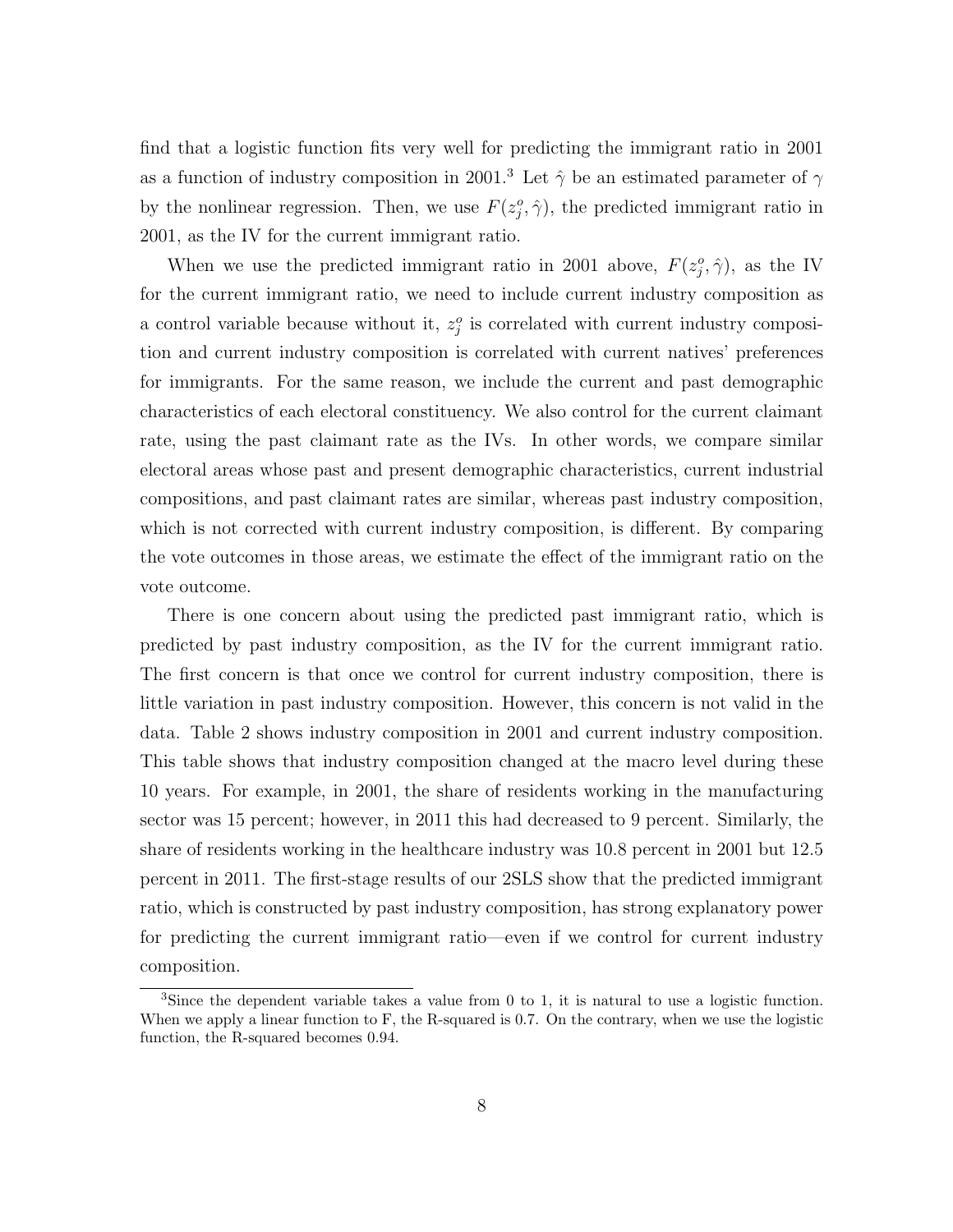| 2001                       |          | 2011                       |          |  |  |  |
|----------------------------|----------|----------------------------|----------|--|--|--|
| Wholesale and retail trade | $16.8\%$ | Wholesale and retail trade | $16.0\%$ |  |  |  |
| Manufacturing              | 15.0%    | Healthcare                 | 12.5%    |  |  |  |
| Real estate                | 13.0%    | Education                  | $9.9\%$  |  |  |  |
| Human health               | 10.8%    | Manufacturing              | 8.9%     |  |  |  |
| Education                  | 7.8%     | Construction               | $7.7\%$  |  |  |  |

Table 2: Percentage of Top Five industries in 2001 and 2011

Notes: The data source is the 2001 and 2011 censuses. The number shows the percentage of residents of England and Wales aged 16 to 74 in employment by industry. Industry category is based on the census. Wholesale and retail trade include the repair of motor vehicles. Real estate includes renting business activities. Healthcare includes social work activities.

As a robustness check, we also use individual survey data on attitudes towards accepting more immigrants. By using the index of a respondent's opinion as the dependent variable, we run the same regression as in equation (1) and examine how the immigrant ratio affects natives' opinions about accepting immigrants.

# 4 Data Set

For the referendum vote counts in each local authority area (district), we obtain information from the UK Electoral Commission (The UK Electoral Commission, 2017). We use the code of the local authority before April 2015 to match the vote data and other economic and demographic data. We select electoral areas in Wales and England and exclude Scotland and Northern Ireland because of the availability of demographic and other economic data. In total, we have  $333$  electoral areas in our data set.<sup>4</sup> For the current ratio of non-UK-born individuals, we use the annual population survey in 2015. Although previous studies use census data in 2011 to calculate the ratio of non-UK-born individuals, it seems better to use the ratio of non-UK-born individuals just before the referendum since the ratio kept increasing until the referendum. Owing to the sampling design of the annual population survey, there may be a measurement error in the ratio of non-UK-born individuals. The use of IV is likely to solve the problem of bias due to any measurement errors in the ratio of non-UK-born individuals.

<sup>&</sup>lt;sup>4</sup>In addition, the share of the vote to remain in Scotland is substantially higher than that in England. This fact suggests that the coefficient of immigrants could be different for Scotland and for England and Wales and that the equation should be estimated separately.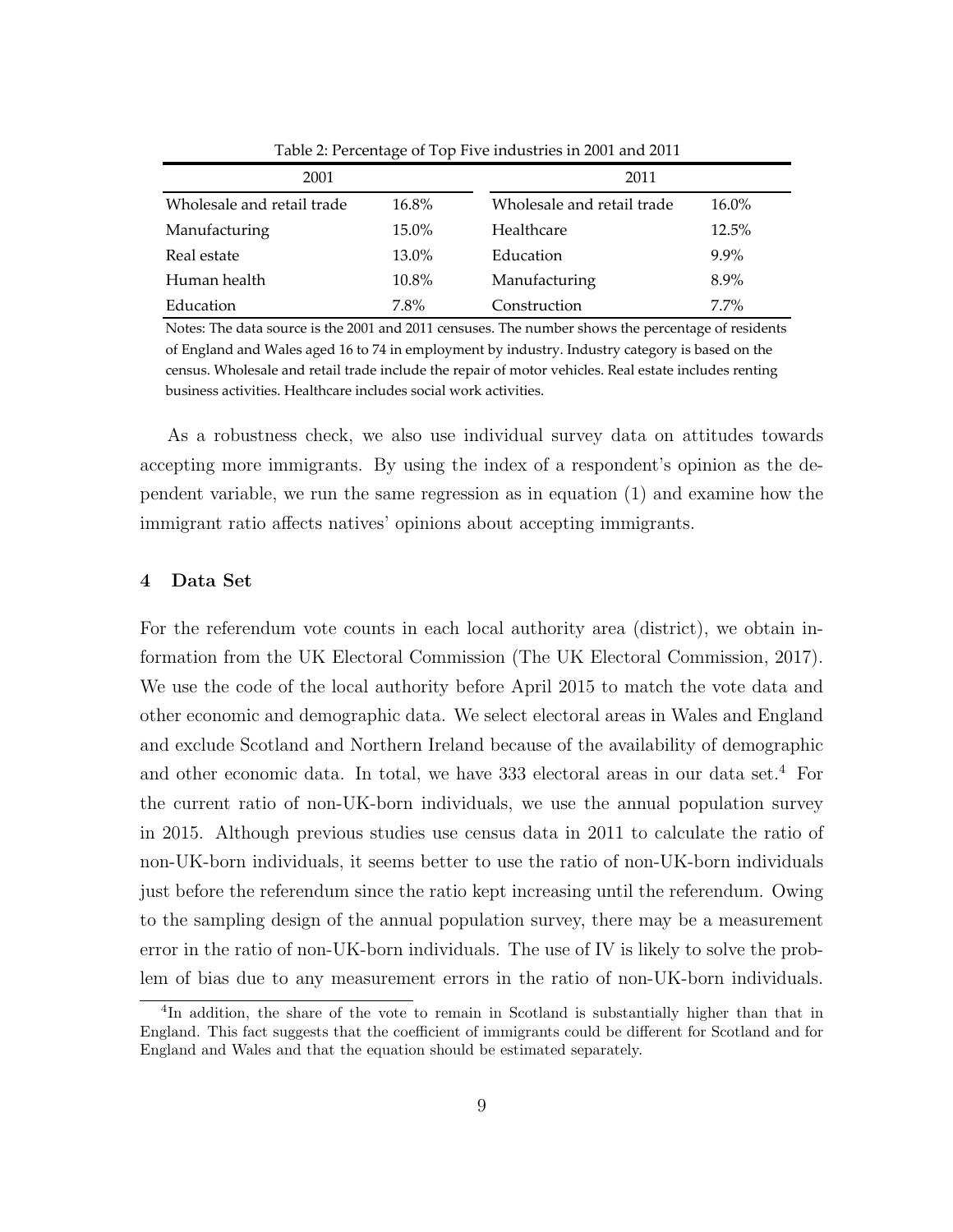We use the claimant rate in 2015 since the claimant rates in 2011 and 2015 differ in many areas. For the age and educational composition of UK-born individuals, we need to use the census data in 2011. For information on past non-UK-born individuals' age and educational composition, we use the census data in 2001. For current and past industry composition, we use the census data in 2011 and 2001, respectively. For the claimant count in 2015 and 2001, we use the database of the Office for National Statistics.<sup>5</sup>

Regarding individual attitudes towards accepting immigrants, we use YouGov's Election Study data set.<sup>6</sup> YouGov, a UK-based company that focuses on consumer surveys, conducts various types of Internet-based surveys almost every day. One such survey is the British Election Study. In the YouGov system, the company's software continuously looks for respondents. When a panel, a group of consumers that represent the nation, is formed, none of the panel knows what kinds of questions will be asked. YouGov asks a variety of questions including on politics, international issues, health, life, and the environment. The YouGov software tries to form a panel that represents the nation's opinion. If people drop out of the panel, the software tries to find a person who has similar demographic characteristics.

In the YouGov data, we use wave 10 of the British Election Study conducted between 24 November 2016 and 12 December 2106. Among wave ten respondents, we exclude those who live in the Isle of Man and Isle of Sicily since there are no corresponding census data with information on demographic characteristics. We also drop individuals aged less than 18 and individuals who stated that their nationality is not British. As a result, we have 10,365 individuals in this YouGov data set.

# 5 Results

#### 5.1 Results based on the Vote Outcome

Figure 1 shows the ratio of non-UK-born individuals over UK-born individuals in the past 15 years. It also shows the ratio of EU-born residents (except residents born in the United Kingdom) over UK-born residents and the ratio of residents born in

 $5$ See https://www.nomisweb.co.uk/.

<sup>6</sup>See https://yougov.co.uk/news/categories/politics/.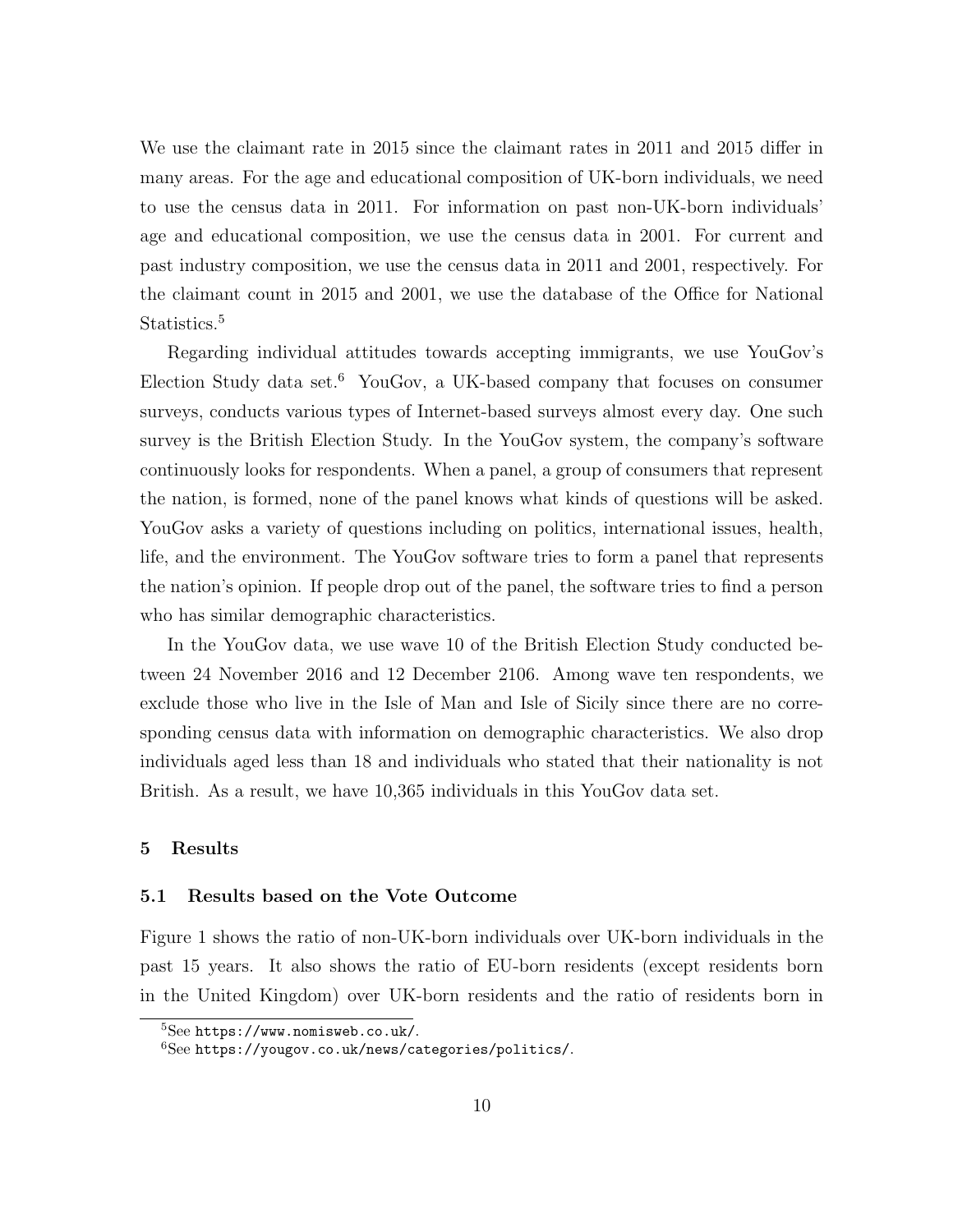accession countries over UK-born residents. Figure 1 shows that the ratio of non-UKborn individuals to UK-born residents has increased consistently over the past 15 years. It also shows that the increase in non-UK-born individuals is parallel to the increase in residents born in accession countries.



Figure 1: Immigrant ratio

Notes: The source is the National Population Survey from the Office for National Statistics. The ratio of non-UK-born individuals is the number of non-UK-born residents divided by the number of UK-born residents. The other ratios are calculated in a similar way.

Table 3 shows the summary statistics of the main variables used in this study. In our data set, the average share of the vote to remain in the EU is 46 percent and the average ratio of non-UK-born individuals is 12 percent in 2011 and 7.8 percent in xxxx.

Table 4 shows the estimated coefficients of our OLS estimation where the dependent variable is the share of the vote to remain in the EU and the main explanatory variable is the ratio of non-UK-born individuals in each electoral area. Table 4 shows that a higher ratio of non-UK-born individuals leads to a lower share of the vote to remain in the EU when we control for the claimant rate, demographic characteristics in 2011, and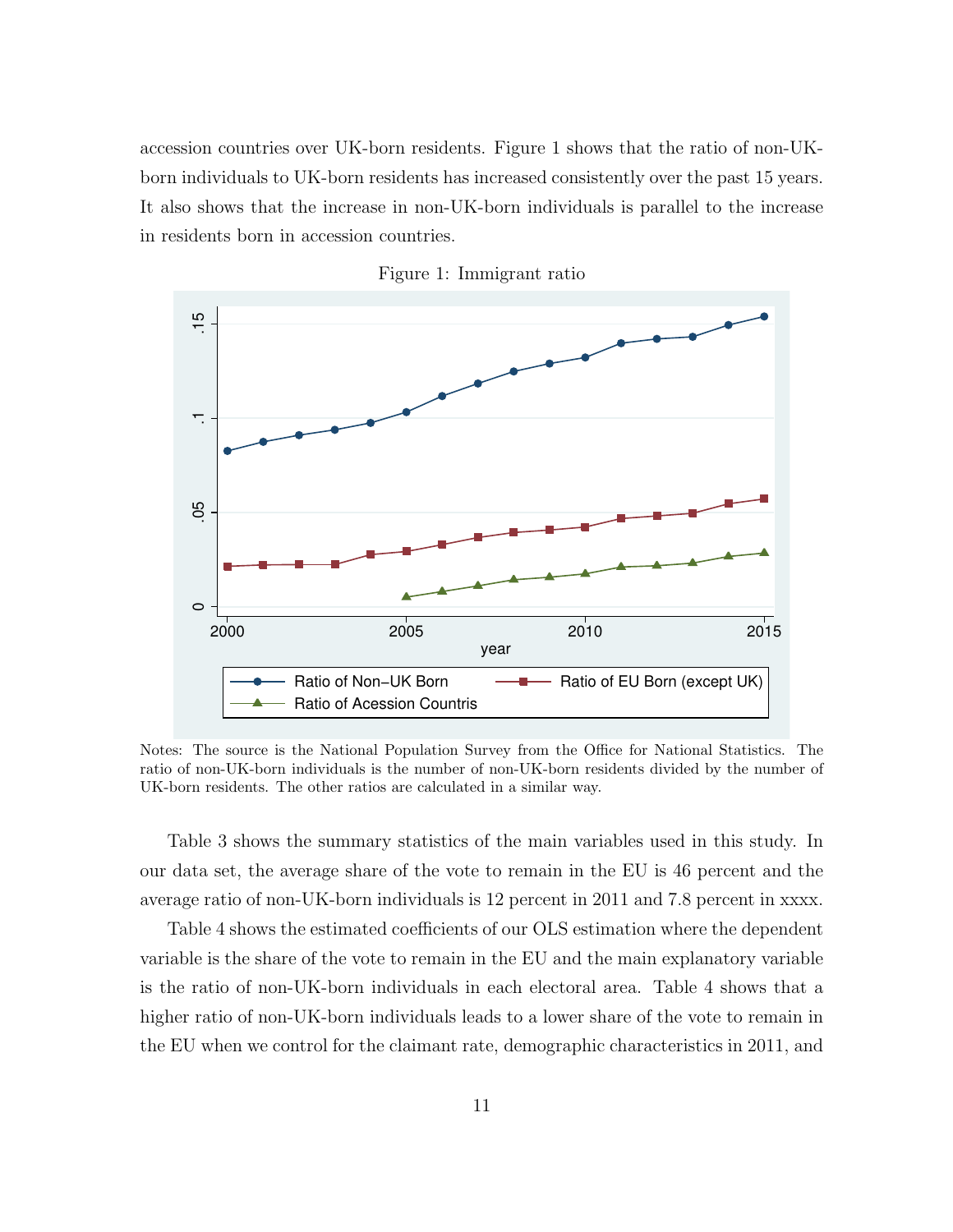|                                            | (1)    | (2)    | (3)     | (4)    |
|--------------------------------------------|--------|--------|---------|--------|
| Variables                                  | mean   | sd     | min     | max    |
| Ratio of Vote for Remaining in EU          | 0.457  | 0.0970 | 0.244   | 0.786  |
| Ratio of Non-UK-born individuals in 2015   | 0.119  | 0.105  | 0.00813 | 0.541  |
| Ratio of Non-UK born-individuals in 2001   | 0.0775 | 0.0790 | 0.0113  | 0.466  |
| Predicted Ratio of Non-UK born in 2001     | 0.0758 | 0.0763 | 0.00435 | 0.440  |
| Claimant Rate in 2015                      | 0.0181 | 0.0104 | 0.00425 | 0.0550 |
| Claimant Rate in 2001                      | 0.0217 | 0.0122 | 0.00400 | 0.0600 |
| Ratio of aged $\geq 65$ in 2011            | 0.175  | 0.0400 | 0.0613  | 0.297  |
| Ratio of aged $\geq 65$ in 2001            | 0.165  | 0.0321 | 0.0895  | 0.296  |
| Ratio of Education level 1 and 2 in 2011   | 0.292  | 0.0384 | 0.136   | 0.361  |
| Ratio of Education level 3 in 2011         | 0.122  | 0.0165 | 0.0916  | 0.192  |
| Ratio of Education level 4 or more in 2011 | 0.271  | 0.0755 | 0.142   | 0.536  |

Table 3. Summary Statistics of the Main Variables

Notes: N=333. The unit of the sample is the local authority (district) before April 2015 in England and Wales. The sources of the data are the national censuses of 2001 and 2011, Annual Population Survey 2015, and Office for National Statistics database on claimant count.

| The Effect of the Immigrant Ratio on the Vote to Remain in the EU |            |            |                                   |                  |             |  |  |  |
|-------------------------------------------------------------------|------------|------------|-----------------------------------|------------------|-------------|--|--|--|
| Dependent Variable                                                |            |            | Ratio of Vote for Remaining in EU |                  |             |  |  |  |
|                                                                   | (1)        | (2)        | (3)                               | $\left(4\right)$ | (5)         |  |  |  |
| Ratio of Non-UK born in 2015                                      | $-0.00344$ | $-0.0226$  | $-0.00105$                        | $-0.0136$        | $-0.0898**$ |  |  |  |
|                                                                   | (0.0416)   | (0.0421)   | (0.0409)                          | (0.0415)         | (0.0432)    |  |  |  |
| Claimant rate in 2015                                             |            | $1.161***$ | 1.884***                          | $2.008***$       | $0.928**$   |  |  |  |
|                                                                   |            | (0.394)    | (0.421)                           | (0.439)          | (0.448)     |  |  |  |
| Ratio of Education Level 4                                        |            |            | $1.209***$                        | $1.069***$       | $0.992***$  |  |  |  |
| or More in 2011                                                   |            |            | (0.225)                           | (0.231)          | (0.218)     |  |  |  |
| Ratio of No Oualificaation in 2011                                |            |            |                                   | $-0.305$         | 0.194       |  |  |  |
|                                                                   |            |            |                                   | (0.231)          | (0.244)     |  |  |  |
| Ratio of Aged 65 or More in 2011                                  |            |            |                                   |                  | $-0.565***$ |  |  |  |
|                                                                   |            |            |                                   |                  | (0.103)     |  |  |  |
| 2011 industry compostion                                          | yes        | yes        | yes                               | yes              | yes         |  |  |  |
| 2001 educaiton & age composition                                  | yes        | yes        | yes                               | yes              | yes         |  |  |  |
| R-squared                                                         | 0.877      | 0.882      | 0.894                             | 0.894            | 0.905       |  |  |  |
| Observations                                                      | 333        | 333        | 333                               | 333              | 333         |  |  |  |

Table 4: OLS Estimation Results

Notes: Heteroscedasticity-robust standard errors in parentheses. \*\*\* p<0.01, \*\* p<0.05, \* p<0.1

industry composition in 2011. Column (1) shows that a one percentage point increase in the ratio of non-UK-born individuals decreases the vote to remain in the EU by 0.003 percentage points when no control variable is included in the regression equation; this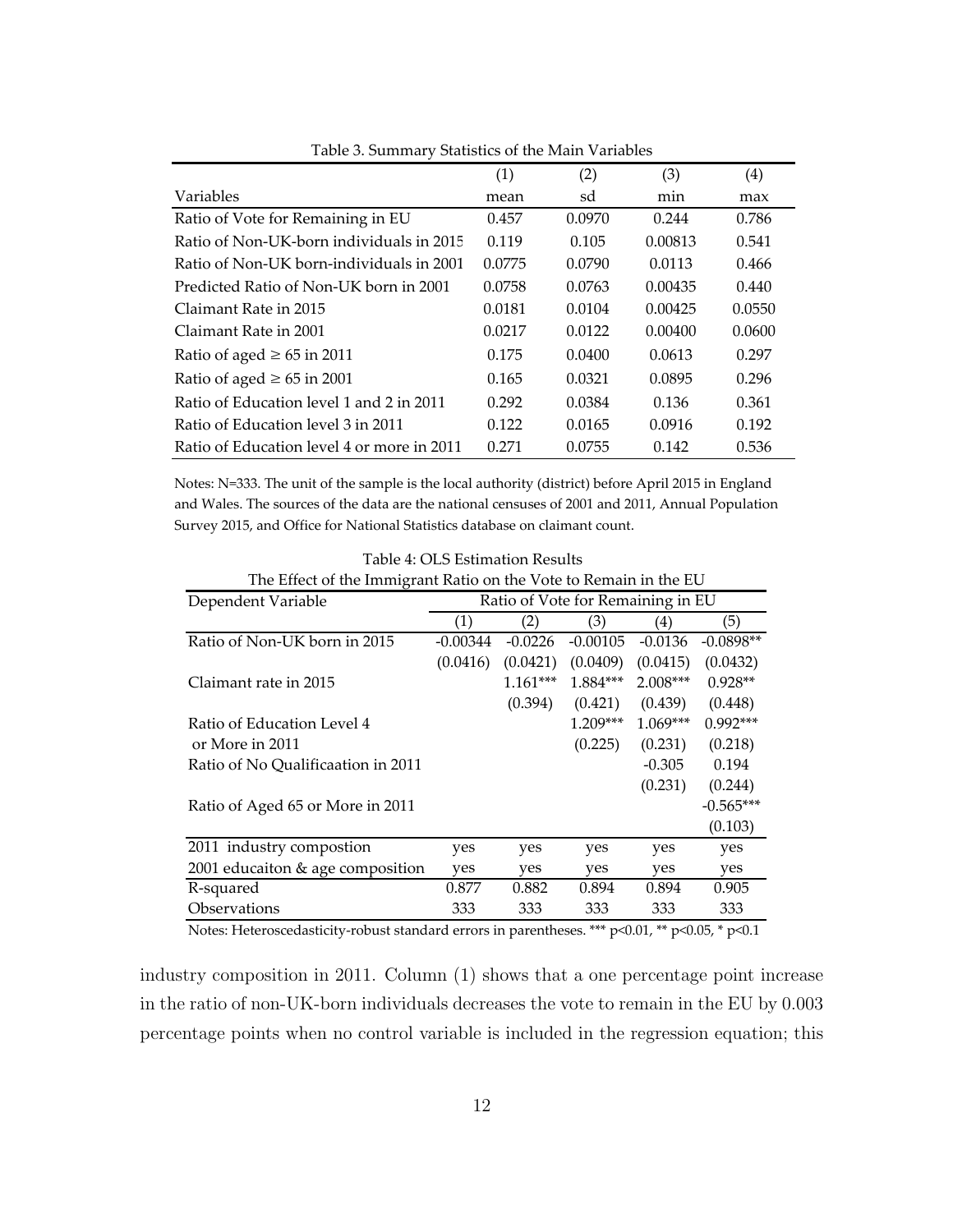is not statistically significant and small. Columns  $(2)$ – $(4)$  add control variables such as the claimant rate and demographic characteristics. Column (4) shows that a one

| Panel A.                          |                              |            |            |                                  |                                                |  |  |
|-----------------------------------|------------------------------|------------|------------|----------------------------------|------------------------------------------------|--|--|
| Dependent Variable                | Ratio of Non-UK born in 2015 |            |            |                                  |                                                |  |  |
|                                   | $\left( 1\right)$            | (2)        | (3)        | $\left( 4\right)$                | (5)                                            |  |  |
| Predicted Ratio of                | $0.951***$                   | $0.900***$ | 0.894***   | $0.868***$                       | $0.805***$                                     |  |  |
| non-UK born in 2001               | (0.107)                      | (0.107)    | (0.113)    | (0.120)                          | (0.116)                                        |  |  |
| Claimant Rate in 2001             |                              | 0.839      | 0.816      | 0.927                            | 0.304                                          |  |  |
| in 2001                           |                              | (0.583)    | (0.586)    | (0.570)                          | (0.552)                                        |  |  |
| F-statistics                      | 79.12                        | 41.12      | 35.09      | 29.91                            | 25.21                                          |  |  |
| R-squared                         | 0.843                        | 0.844      | 0.844      | 0.846                            | 0.865                                          |  |  |
|                                   |                              |            |            |                                  |                                                |  |  |
| Panel B.                          |                              |            |            |                                  |                                                |  |  |
| Dependent Variable                | Claimant Rate in 2015        |            |            |                                  |                                                |  |  |
|                                   | (1)                          | (2)        | (3)        | (4)                              | (5)                                            |  |  |
| Claimant Rate                     | $0.650***$                   | $0.689***$ | $0.650***$ | $0.615***$                       | $0.583***$                                     |  |  |
| in 2001                           | (0.0627)                     | (0.0634)   |            | $(0.0611)$ $(0.0610)$ $(0.0627)$ |                                                |  |  |
| Predicted Ratio of                |                              |            |            |                                  | -0.0205**-0.0309***-0.0228***-0.0265***        |  |  |
| non-UK born in 2001               |                              |            |            |                                  | $(0.0103)$ $(0.00957)$ $(0.00880)$ $(0.00916)$ |  |  |
| F-statistics                      | 149.1                        | 81.51      | 82.89      | 96.95                            | 41.88                                          |  |  |
| R-squared                         | 0.840                        | 0.843      | 0.864      | 0.878                            | 0.884                                          |  |  |
|                                   |                              |            |            |                                  |                                                |  |  |
| <b>Control Variables</b>          |                              |            |            |                                  |                                                |  |  |
| 2011 industry compositin          | yes                          | yes        | yes        | yes                              | yes                                            |  |  |
| 2001 education & age composition  | yes                          | yes        | yes        | yes                              | yes                                            |  |  |
| Ratio of Level 4 or More in 2011  | no                           | no         | yes        | yes                              | yes                                            |  |  |
| Ratio of No-qualification in 2011 | no                           | no         | no         | yes                              | yes                                            |  |  |
| Ratio of aged 65 or more in 2011  | no                           | no         | no         | no                               | no                                             |  |  |
| observations                      | 333                          | 333        | 333        | 333                              | 333                                            |  |  |

Table 5: First‐Stage Results of the 2SLS Estimation

Notes: Heteroscedasticity‐robust standard error in parentheses. F‐statistics show the heteroscedasticity‐robust F‐value of the null hypothesis that the coefficients of the excluded instruments are equal to zero.

percentage point increase in the ratio of non-UK-born individuals decreases the share of the vote to remain in the EU by 0.09 percentage points. Although the coefficient is statistically significant at the 10 percent level, the magnitude is small. For example, a 5 percentage point increase in the ratio of non-UK-born individuals decreases the share of the vote to remain in the EU by only 0.45 percentage points. Given that the average share of the vote to remain in the EU is 46 percent, this effect is small.

In Table 4, we do not control for the endogeneity of the ratio of non-UK-born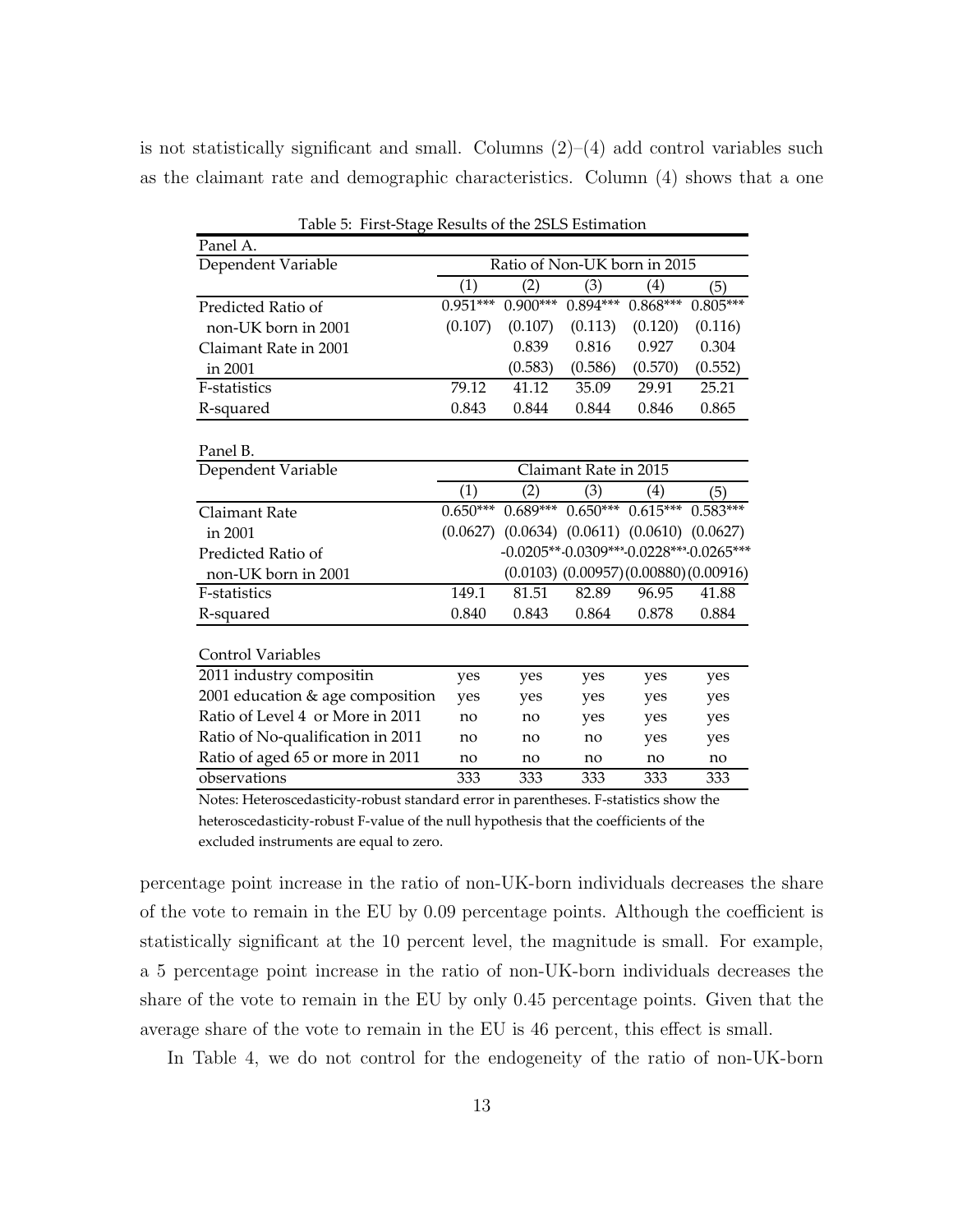individuals and the claimant rate and do not control for omitted variable bias. In Tables 5–7, we conduct a 2SLS regression to handle those issues where the dependent variable is the share of the vote to remain in the EU and the endogenous explanatory variables are the ratio of non-UK-born individuals in 2015 and the claimant rate in 2015. The IVs are the predicted ratio of non-UK-born individuals in 2001, which was predicted by using information on industry composition in 2001 and the claimant rate in 2001.

Table 5 shows the estimated coefficients of the first-stage 2SLS regression. The ratio of non-UK-born individuals and the claimant rate are denoted in decimal numbers to simplify the comparison. For the regression, we include industry composition in 2011 and the educational and age composition in 2001 as control variables in all cases, since industry composition in 2001 can affect the vote outcome without those control variables. Panel A shows the first-stage result when the dependent variable is the ratio of non-UK-born individuals. The estimated coefficients of the predicted ratio of non-UK-born individuals are around 0.8–0.9 and these are stable under different specifications. The heteroscedasticity-robust F-statistics show that the IVs are strong. In Panel B, the dependent variable is the claimant rate. For comparison purposes, the claimant rate is measured as a decimal number. It shows that the estimated coefficients of the claimant rate in 2001 are stable under various specifications, around 0.58–0.05. The heteroscedasticity-robust F-statistics show that the IV is strong.

Figure 2 presents the relationship between our IV and the ratio of non-UK-born individuals in 2015 after controlling for the effect of industry composition in 2011. It shows that our first-stage result is not driven by outliers and that there is a strong positive relationship between our IV and the ratio of non-UK-born individuals in 2015.

Table 6 shows the second-stage estimation result of our 2SLS estimation. All the specifications in Table 6 control for the past and current industry composition and the age composition. The Kleibergen-Paap Rank Wald F-statistics show that our IVs are not weak. Column (1) shows that a one percentage point increase in the immigrant ratio decreases the share of the vote to remain in the EU by 0.016 percentage points. The effect is not statistically significant and the magnitude is small. Column (2) additionally controls for the claimant rate in 2015. Since the claimant rate can be endogenous, it is instrumented by the claimant rate in 2001. In columns  $(3)$ – $(5)$ , we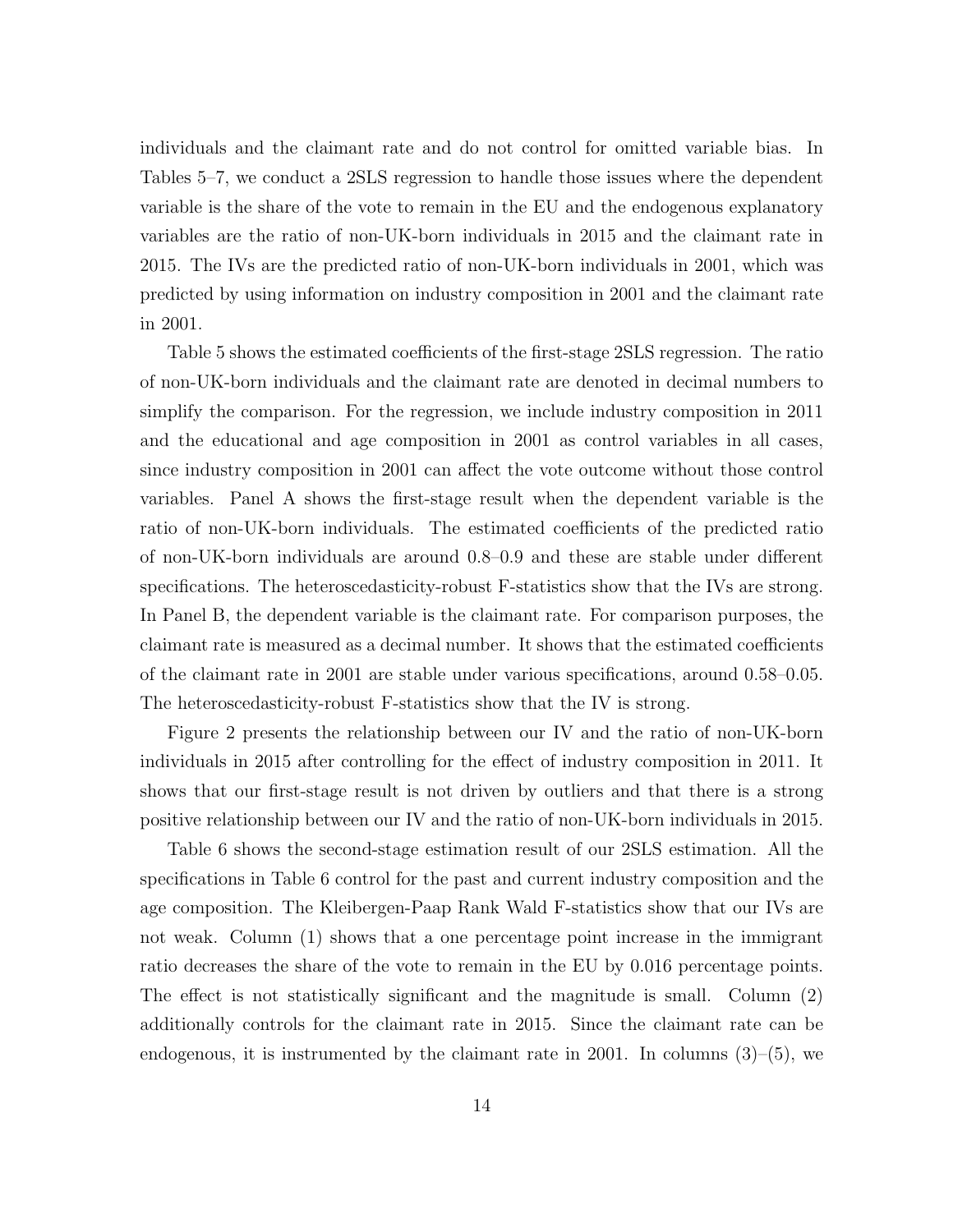Figure 2: Relationship between Non-UK-born individuals in 2015 and our IV after Controlling for Current Industry Composition



Notes: The vertical axis is the residual after regressing the ratio of non-UK-born individuals in 2015 on the control variables (current industry composition and educational composition in 2001). The horizontal axis is the residual after regressing the IV, the predicted ratio of non-UK-born individuals in 2001, on the same set of control variables. The predicted ratio of non-UK-born individuals in 2001 is constructed by using information on industry composition in 2001.

additionally control for the educational and age composition in 2011. Column (5) shows that a one percentage point increase in the ratio of non-UK-born individuals decreases the share of the vote to remain in the EU by 0.006 percentage points. The effect is not statistically significant and the size of the magnitude is small. On the contrary, Table 6 shows that the effect of the claimant rate in each electoral area is strong. Column (5) shows that a one percentage point increase in the claimant rate in 2015 increases the share of the vote to remain in the EU by 3.6 percentage points.

It is known that the standard error of 2SLS is larger than the standard error of OLS. One might think that the nonsignificant results of Table 6 might come from the nature of 2SLS. Table 7 shows the reduced-form regression where the dependent variable is the vote outcome and the explanatory variable is the IV, the predicted ratio of non-UK-born individuals in 2001. To focus on the coefficient of the effect of the ratio of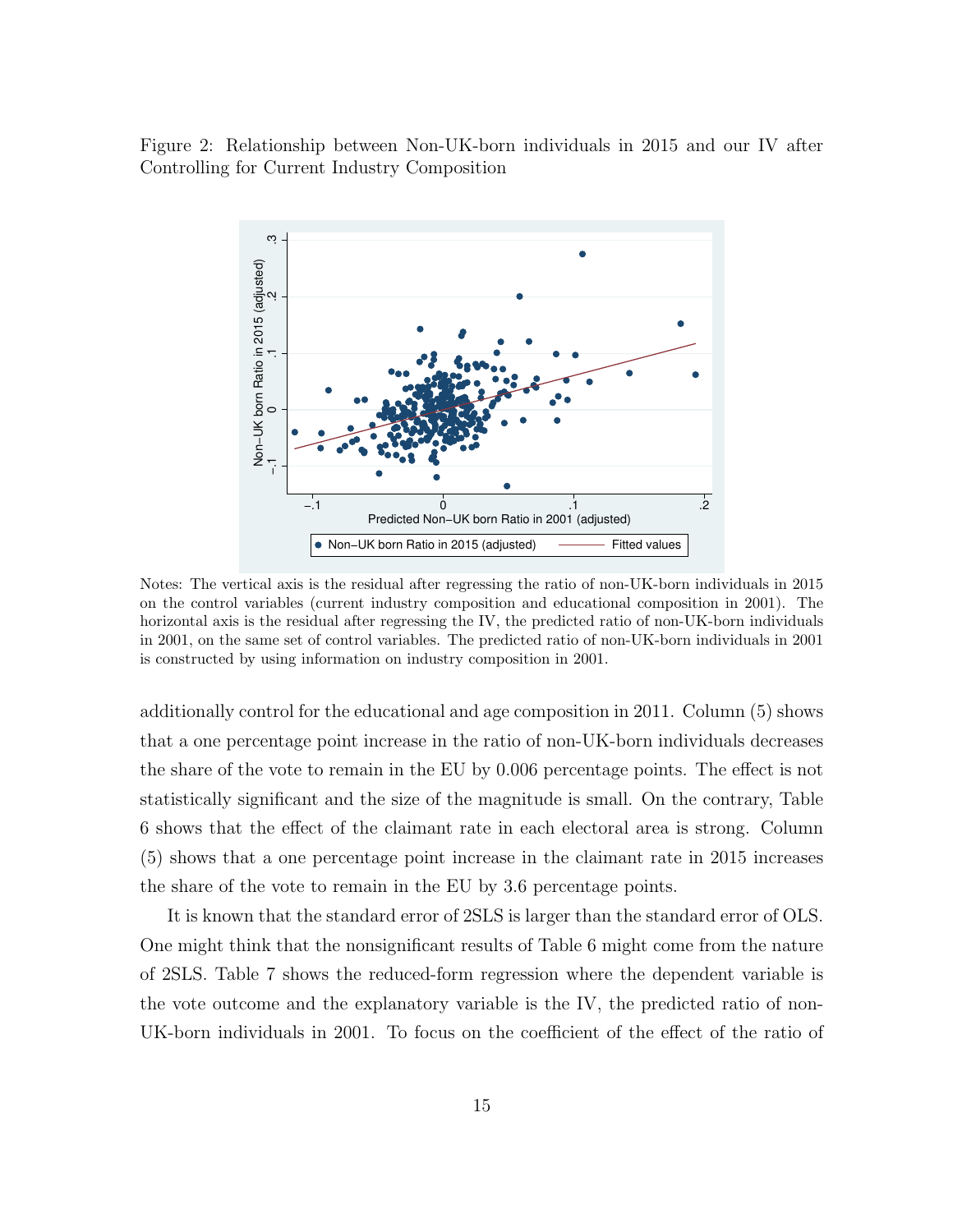| Dependent Variable                 | Ratio of Vote for Remaining in EU |           |            |            |            |  |
|------------------------------------|-----------------------------------|-----------|------------|------------|------------|--|
|                                    | (1)                               | (2)       | (3)        | (4)        | (5)        |  |
| Ratio of Non-UK born in 2015       | $-0.0160$                         | $-0.0818$ | 0.0322     | 0.0138     | $-0.00581$ |  |
|                                    | (0.0739)                          | (0.0767)  | (0.0739)   | (0.0739)   | (0.0820)   |  |
| Claimant Rate in 2015              |                                   | 2.924***  | $3.567***$ | $3.773***$ | 3.598***   |  |
|                                    |                                   | (0.809)   | (0.875)    | (0.977)    | (1.023)    |  |
| Ratio of Education Level 4         |                                   |           | $1.610***$ | $1.442***$ | 1.408***   |  |
| or More in 2011                    |                                   |           | (0.263)    | (0.243)    | (0.248)    |  |
| Ratio of No Qualificaation in 2011 |                                   |           |            | $-0.380$   | $-0.289$   |  |
|                                    |                                   |           |            | (0.297)    | (0.313)    |  |
| Ratio of Aged 65 or More in 2011   |                                   |           |            |            | $-0.356$   |  |
|                                    |                                   |           |            |            | (0.335)    |  |
| 2011 industry composition          | yes                               | yes       | yes        | yes        | yes        |  |
| 2001 education & age composition   | yes                               | yes       | yes        | yes        | yes        |  |
| Kleibergen-Paap Rank Wald          | 79.12                             | 40.31     | 33.12      | 28.85      | 24.95      |  |
| R-squared                          | 0.889                             | 0.875     | 0.887      | 0.886      | 0.889      |  |
| Observations                       | 333                               | 333       | 333        | 333        | 333        |  |

Table 6: Second‐Stage Results of the 2SLS Estimation The Effect of the Immigrant Ratio on the Vote to Remain in the EU

Notes: Heteroscedasticity‐robust standard errors in parentheses. The endogenous explanatory variables are the ratio of non‐UK‐born individuals in 2015 and the claimant rate in 2015. The ratio of non‐UK‐born individuals in 2015 is instrumented by the predicted ratio of non‐UK‐born individuals in 2001. The claimant rate in 2015 is instrumented by the claimant rate in 2001. The claimant rate is denoted as a decimal number. \*\*\* p<0.01, \*\* p<0.05, \* p<0.1

non-UK-born individuals in 2001, we make the other control variables the same as in Table 6 and instrument the claimant rate in 2015 by using the claimant rate in 2001. Thus, the estimated coefficient of the reduced form of the predicted ratio of non-UKborn individuals in 2001 divided by the estimated coefficient of the same variable in the first-stage regression becomes the estimated coefficient of the second-stage equation of the ratio of non-UK-born individuals in 2015. Table 7 shows that even in the reduced form, the effect of the instrument, the predicted ratio of non-UK-born individuals in 2001, is not statistically significant.

One natural question from Table 6 is whether natives respond negatively not to the level of immigrants, but to a change in the level of immigrants. In other words, in an electoral area where the rate of increase in immigrants is high, do natives vote to leave the EU? To check such a hypothesis, we calculate the rate of the inflow of non-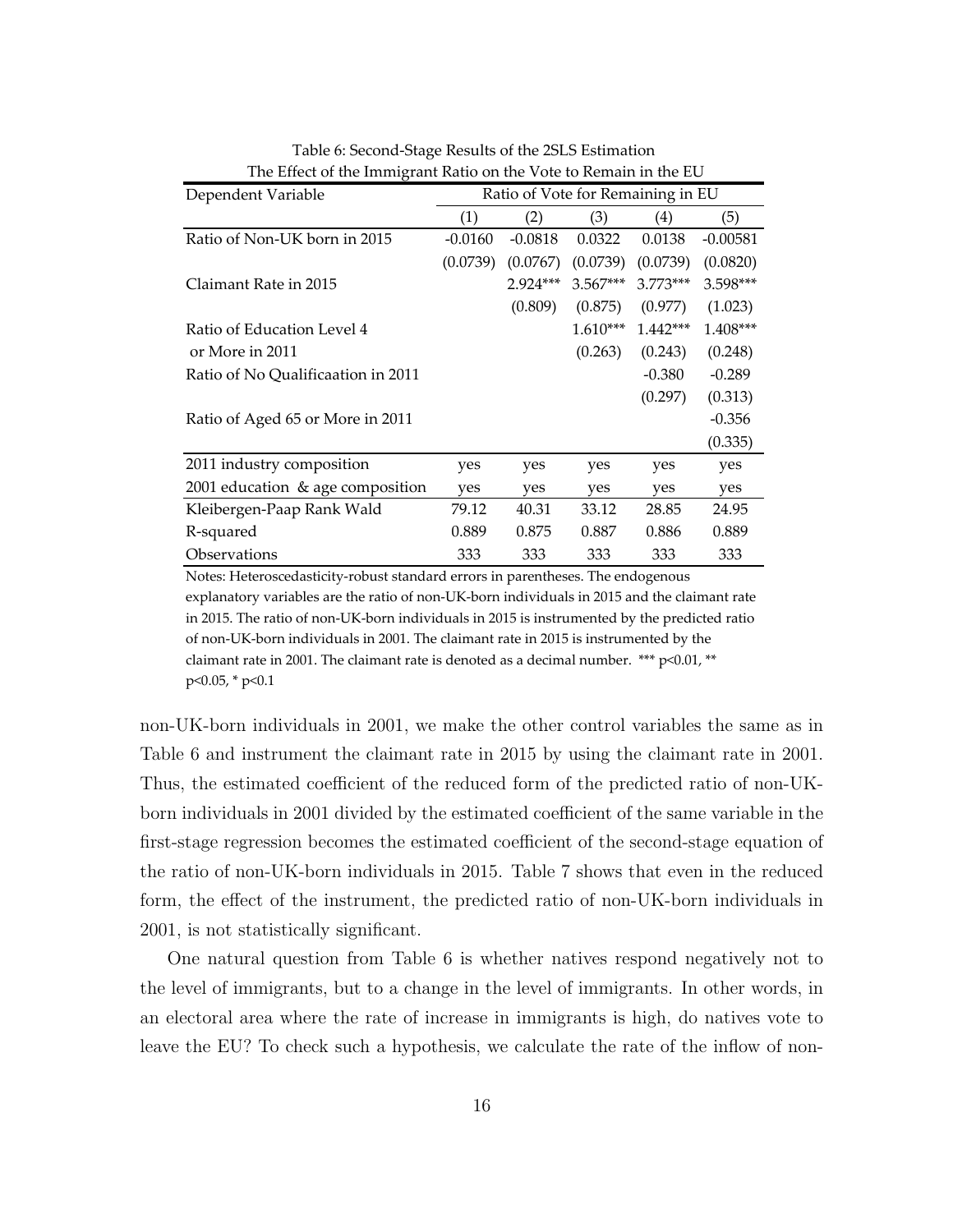| Dependent Variable                | Ratio of Vote for Remaining in EU |           |          |          |             |  |
|-----------------------------------|-----------------------------------|-----------|----------|----------|-------------|--|
|                                   | (1)                               | 2)        | (3)      | 4)       | (5)         |  |
| Predicted ratio of non-UK-born    | $-0.0152$                         | $-0.0672$ | 0.0339   | 0.0231   | $-0.000481$ |  |
| individuals in 2001               | (0.0729)                          | (0.0720)  | (0.0681) | (0.0670) | (0.0666)    |  |
| 2011 industry compositin          | yes                               | yes       | yes      | yes      | yes         |  |
| 2001 education & age composition  | yes                               | yes       | yes      | yes      | yes         |  |
| claimant rate in 2015             | no                                | yes       | yes      | yes      | yes         |  |
| ratio of Level 4 or More in 2011  | no                                | no        | yes      | yes      | yes         |  |
| ratio of No-qualification in 2011 | no                                | no        | no       | yes      | yes         |  |
| ratio of aged 65 or more in 2011  | no                                | no        | no       | no       | no          |  |
| R-squared                         | 0.878                             | 0.868     | 0.886    | 0.888    | 0.896       |  |
| observations                      | 333                               | 333       | 333      | 333      | 333         |  |

Table 7: Reduced‐Form 2SLS Regression The Effect of the Predicted Ratio of Non‐UK‐Born Individuals in 2001 on the Vote

Notes: Heteroscedasticity‐robust standard errors in parentheses. The table shows the estimated coefficient of the predicted ratio of non‐UK‐born individuals in 2001 and the claimant rate in 2015. The claimant rate in 2015 is instrumented by the claimant rate in 2001. To see the pure effect of the predicted ratio of non‐UK‐born individuals in 2001 on the outcome variable, for the other control variables, we use the same set of variables as in Table 6. \*\*\* p<0.01, \*\* p<0.05, \* p<0.1

UK-born individuals as follows and use this variable as an endogenous explanatory variable, applying 2SLS:

Rate of inflow of non-uk born = 
$$
\frac{\text{non-UK born residents}_{2015} - \text{non-UK born residents}_{2001}}{\text{UK-born residents}_{2001}}
$$
(5)

where Non-UK born residents<sub>t</sub> and UK born residents<sub>t</sub> are the number of non-UK-born residents and UK-born residents in year t.

We use the same IV, which works well as indicated by the Kleibergen-Papp Rank Wald Statistics in Table 8.<sup>7</sup> This table shows the results of our 2SLS regression.

Table 8 shows that the estimated coefficients of the effect of the rate of the inflow of non-UK-born individuals on the vote outcome are similar to those in Table 7. Column (5) of Table 8 shows that a one percentage point increase in the rate of the inflow of non-UK-born individuals decreases the share of the vote to remain in the EU by 0.0061 percentage points and that the effect is not statistically significant. Thus, by measuring the presence of immigrants in terms of the ratio or rate of inflow, the effect

<sup>7</sup>To save space, the first-stage results are available from the authors upon request.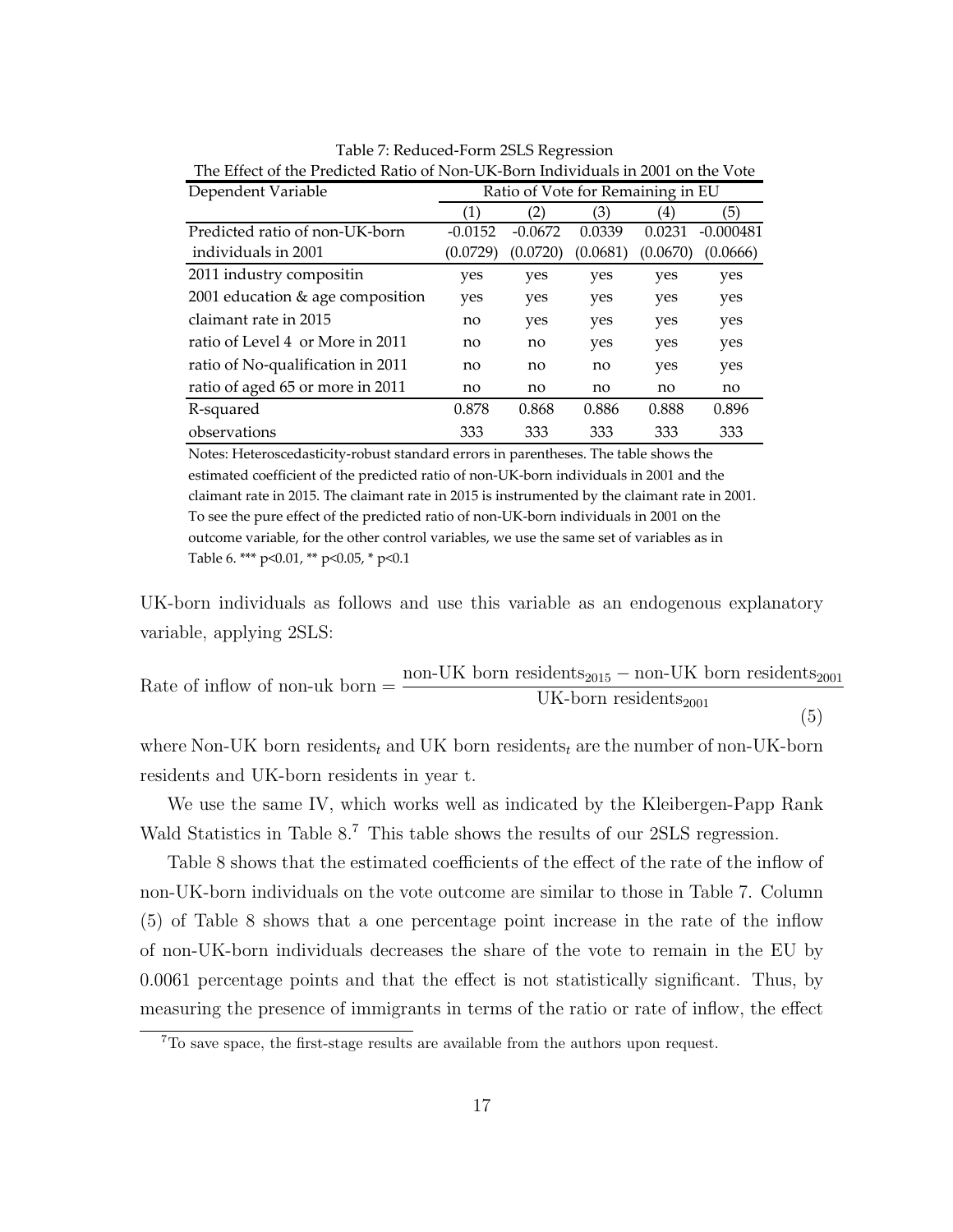| Dependent Variable                 | Ratio of Vote for Remaining in EU |            |            |            |             |  |
|------------------------------------|-----------------------------------|------------|------------|------------|-------------|--|
|                                    | (1)                               | (2)        | (3)        | 4)         | (5)         |  |
| Rate of the inflow of              | 0.103                             | $-0.0412$  | 0.0813     | 0.0495     | $-0.000631$ |  |
| non-UK-born individuals            | (0.0868)                          | (0.0952)   | (0.0823)   | (0.0823)   | (0.0873)    |  |
| Claimant Rate in 2015              |                                   | $3.232***$ | $3.502***$ | $3.524***$ | 2.733***    |  |
|                                    |                                   | (0.809)    | (0.795)    | (0.797)    | (0.929)     |  |
| Ratio of Education Level 4         |                                   |            | $1.524***$ | $1.328***$ | $1.316***$  |  |
| or More in 2011                    |                                   |            | (0.264)    | (0.248)    | (0.237)     |  |
| Ratio of No Qualificaation in 2011 |                                   |            |            | $-0.419*$  | $-0.105$    |  |
|                                    |                                   |            |            | (0.234)    | (0.287)     |  |
| Ratio of Aged 65 or More in 2011   |                                   |            |            |            | $-0.475$    |  |
|                                    |                                   |            |            |            | (0.316)     |  |
| 2011 industry composition          | yes                               | yes        | yes        | yes        | yes         |  |
| 2001 education & age composition   | yes                               | yes        | yes        | yes        | yes         |  |
| Kleibergen-Paap Rank Wald          | 48.66                             | 21.11      | 29.13      | 23.85      | 19.19       |  |
| R-squared                          | 0.875                             | 0.867      | 0.883      | 0.886      | 0.897       |  |
| <i><b>Observations</b></i>         | 333                               | 333        | 333        | 333        | 333         |  |

Table 8: The Effect of the Rate of the Inflow of Non‐UK‐born Individuals on the Vote to Remain in the EU (2SLS)

Notes: Heteroscedasticity‐robust standard errors in parentheses. The endogenous explanatory variables are the rate of the inflow of non‐UK‐born individuals in 2015 and the claimant rate in 2015. The rate of the inflow of non‐UK‐born individuals in 2015 is instrumented by the predicted ratio of non‐UK‐born individuals in 2001. The claimant rate in 2015 is instrumented by the claimant rate in 2001. The claimant rate is denoted as a decimal number.  $***$   $p<0.01$ ,  $**$ p<0.05, \* p<0.1

of immigrants on the vote outcome is virtually zero.

## 5.2 Results using Survey Data on Attitudes Towards Immigrants

Tables 6–8 show that contrary to the general perception, the presence of immigrants did not affect the vote outcome once we control for the endogeneity of the immigrant ratio.

To check the robustness of our results, we further examine whether attitudes towards accepting immigrants during the period of the Brexit referendum show a similar pattern. For the regression equation, we use attitudes towards accepting immigrants as the dependent variable. This number takes from 1 to 10 and a higher number implies that the respondent answered more favourably towards accepting immigrants. To compare this result with those in the previous tables, we standardize the answer use that as the dependent variable. The endogenous explanatory variables are the immigrant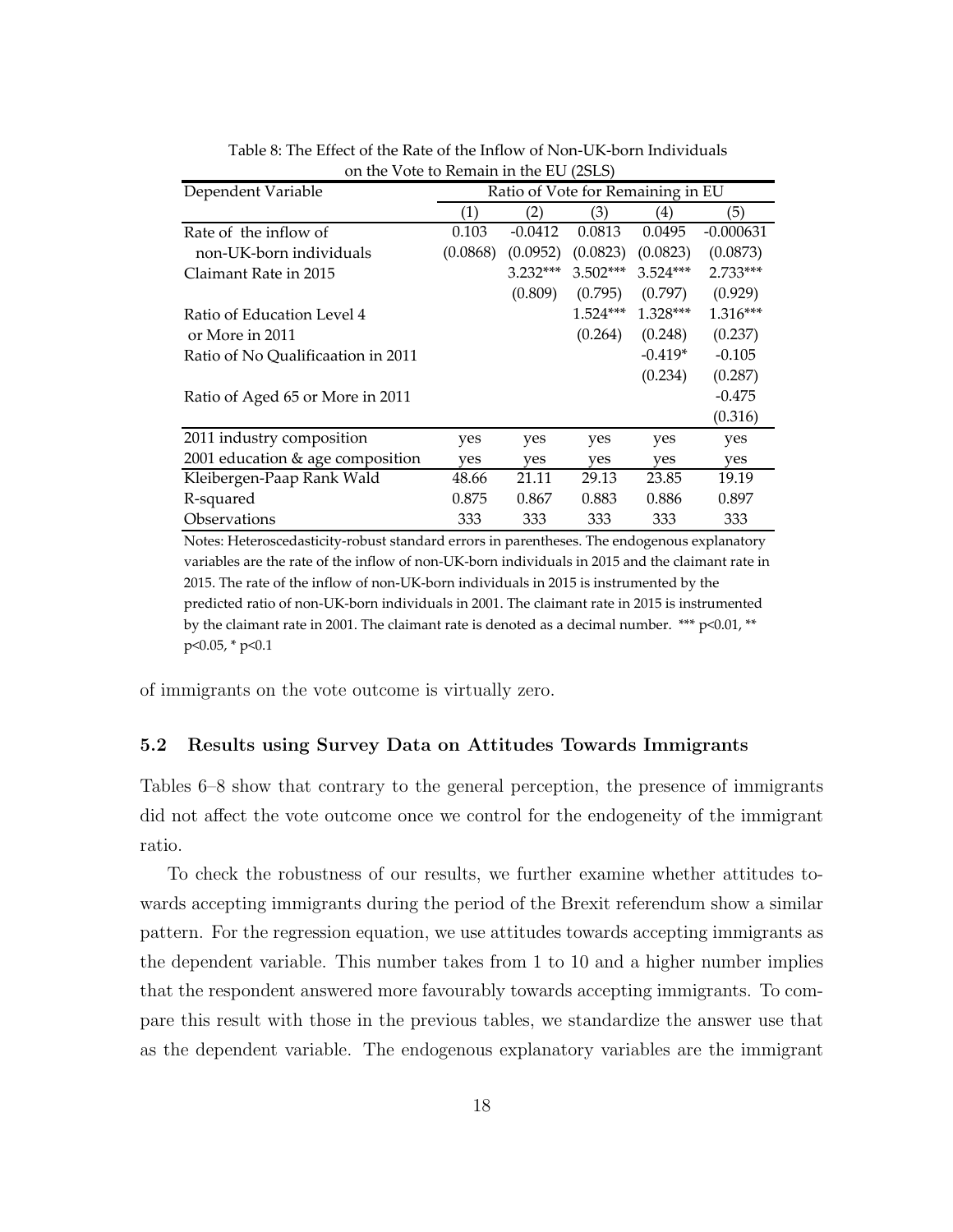| Dependent Variable                | How much immigrant should be accepted |            |            |            |            |  |  |  |
|-----------------------------------|---------------------------------------|------------|------------|------------|------------|--|--|--|
|                                   | $\left(1\right)$                      | (2)        | (3)        | (4)        | (5)        |  |  |  |
| Ratio of Non-UK born              | $-0.00296$                            | $-0.00467$ | $-0.00271$ | $-0.00305$ | $-0.00506$ |  |  |  |
| individuals in $2015 \times 100$  | (0.00420)                             | (0.00450)  | (0.00450)  | (0.00480)  | (0.00540)  |  |  |  |
| Claimant Rate in 2015 ×100        |                                       | $0.084**$  | $0.088**$  | $0.088**$  | $0.062**$  |  |  |  |
|                                   |                                       | (0.0370)   | (0.0380)   | (0.0380)   | (0.0410)   |  |  |  |
| individual characteristics        | yes                                   | yes        | yes        | yes        | yes        |  |  |  |
| 2011 industry compositin          | yes                                   | yes        | yes        | yes        | yes        |  |  |  |
| 2001 education & age composition  | yes                                   | yes        | yes        | yes        | yes        |  |  |  |
| Claimant rate in 2015             | no                                    | yes        | yes        | yes        | yes        |  |  |  |
| Ratio of Level 4 or More in 2011  | no                                    | no         | yes        | yes        | yes        |  |  |  |
| Ratio of No-qualification in 2011 | no                                    | no         | no         | yes        | yes        |  |  |  |
| Ratio of aged 65 or more in 2011  | no                                    | no         | no         | no         | yes        |  |  |  |
| R-squared                         | 0.152                                 | 0.152      | 0.152      | 0.152      | 0.153      |  |  |  |
| Kleinberg-Papp-Stat               | 105.5                                 | 32.92      | 35.55      | 34.39      | 29.06      |  |  |  |
| <i><b>Observations</b></i>        | 9.789                                 | 9,789      | 9,789      | 9.789      | 9.789      |  |  |  |

Table 9: Second‐Stage 2SLS Results (Individual Sample)

The Effect of the Ratio of Non‐UK‐born Individuals on Attitudes towards Accepting Immigrants

Notes: Clustered‐robust standard errors in parentheses. Individual attitude towards accepting immigrants is standardized. A higher number implies that more immigrants should be accepted. To simplify the comparison with the previous table, we display the effect of non-UK-born individuals and the unemployment rate when those variables are multiplied by 100. Thus, the number measures the effect of one percentage point increase of the corresponding variable on the standardized value of the attitude. Table A1 and Table A2 show the original results.

ratio in 2015 and the claimant rate in 2015. We use the same IVs as in the previous regression (see Tables 5–8) and the F-statistics and KleibergenPaap Rank Wald statistics show that the IVs are strong. Table A1 presents more detailed results of our 2SLS regression. Table 9 reports the estimated coefficient of the ratio of non-UK-born individuals in 2015, which was instrumented by the predicted ratio of non-UK-born individuals in 2001. The estimated coefficients are all nonsignificant and small. Since the ratio of non-UK-born individuals in 2015 is measured as a decimal number, column (5) implies that a one percentage point increase in non-UK-born individuals decreases the standardized opinion by 0.005, which is virtually equal to zero. This result is consistent with our 2SLS results based on the vote outcome reported in Tables 6–8.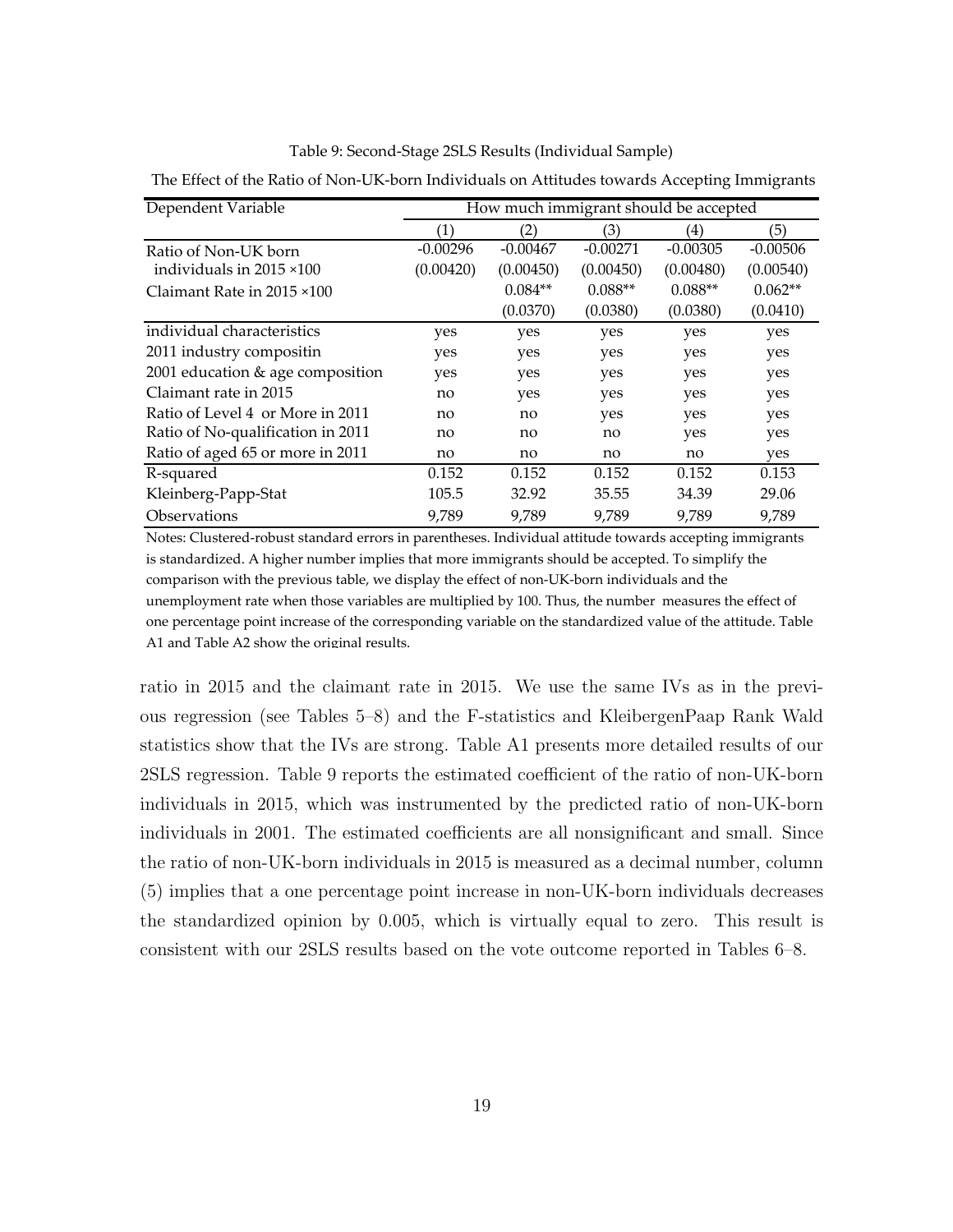#### 6 Discussion and Conclusion

In this study, we examine the causal relationship between the ratio of non-UK-born residents and the vote to remain in the EU. After controlling for endogeneity, we find that the effect of an increase in the ratio of non-UK-born residents is not only not statistically significant, but also small. For example, the estimated coefficient implies that even a 10 percentage point increase in non-UK-born residents decreases the vote to remain in the EU by only 0.05 percentage points, which is small given that the share of the vote to remain in the EU is 47 percent. On the contrary, we find that the effect of an increase in the claimant rate for the vote to remain in the EU is statistically and economically significant. We also confirm that the effect of the rate of increase in non-UK-born individuals displays a similar pattern and does not affect the vote outcome. In addition, we check whether the presence of immigrants affects attitudes towards accepting them. Our analysis shows that the presence of immigrants does not affect individual opinion in this way, which is consistent with our results based on the data on the vote outcome.

One natural question is why the poll after the referendum shows that immigration was an important issue even though the presence of immigrants in each electoral area did not affect the vote outcome and nor did attitudes towards accepting immigrants. One possible hypothesis is that attitudes towards accepting immigrants are determined by predetermined demographic characteristics such as age and education level. Indeed, the more detailed regression results on individual attitudes towards accepting immigrants in Table A1 show that once we control for many individual characteristics, economic factors do not affect such attitudes; on the contrary, demographic characteristics do matter. Table A1 shows that younger and more educated people have a positive attitude towards accepting immigrants, whereas older and less educated individuals have a negative attitude.

Although we do not go further to examine why this is so, it is an important implication if this hypothesis is true. As globalization proceeds, the immigrant ratio might rise in many parts of the world. However, opinions regarding immigrants will be determined more or less by demographic factors, and among demographic characteristics, only education can be influenced by policy. This implies that the role of education will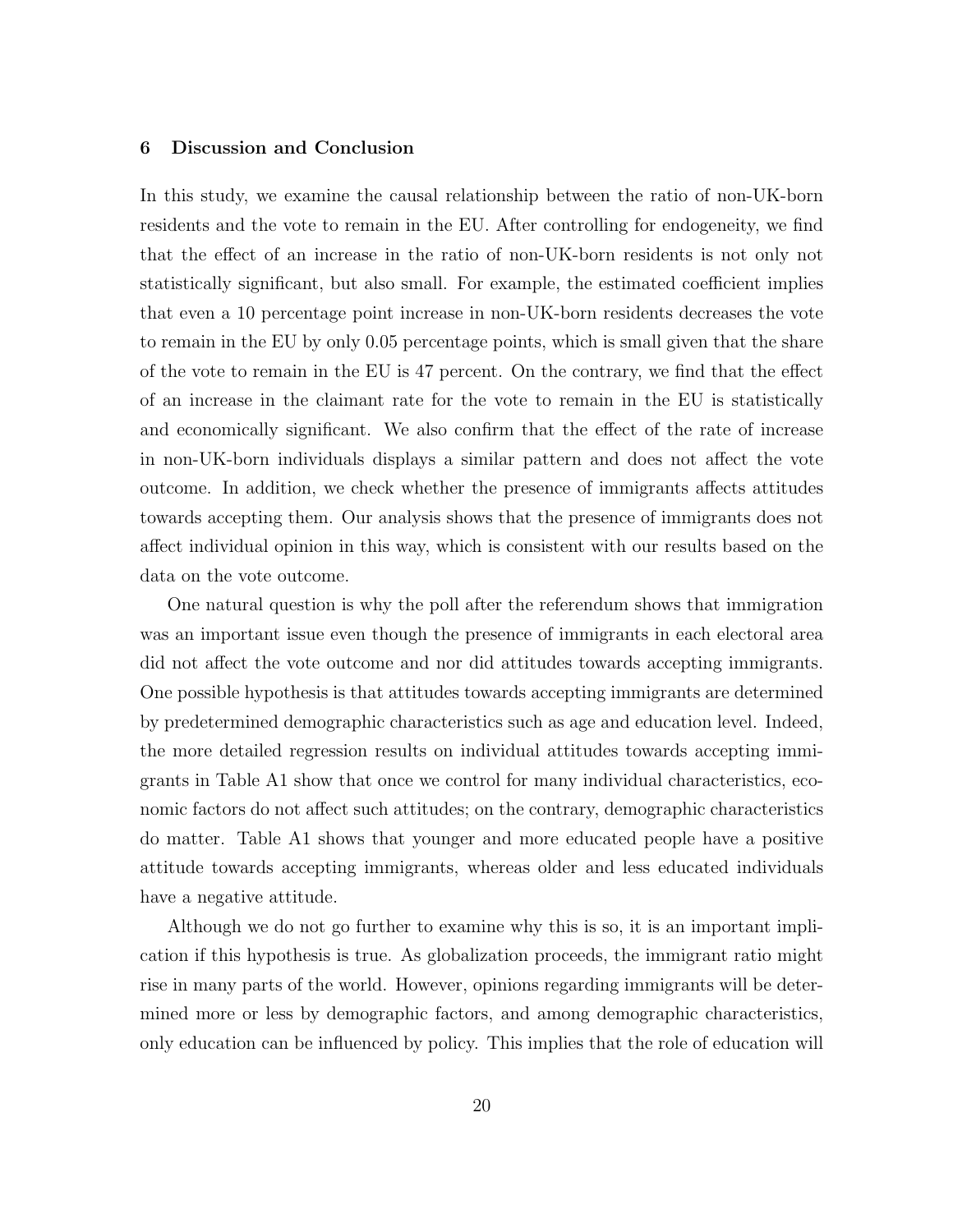have an additional role in society, namely understanding globalization and influencing attitudes towards globalization.

#### References

- Becker, S. O. and Fetzer, T. (2016). Does migration cause extreme voting? Technical report, Competitive Advantage in the Global Economy (CAGE).
- Becker, S. O., Fetzer, T., and Novy, D. (2017). Who voted for Brexit? A comprehensive district-level analysis. Economic Policy, 32(92):601–650.
- Curtice, J. (2017). Why leave won the UK's EU referendum. JCMS: Journal of Common Market Studies, 55(S1):19–37.
- Facchini, G. and Mayda, A. M. (2009). Does the welfare state affect individual attitudes toward immigrants? Evidence across countries. The Review of Economics and Statistics, 91(2):295–314.
- Facchini, G., Mayda, A. M., and Mendola, M. (2013). What drives individual attitudes towards immigration in South Africa? Review of International Economics, 21(2):326–341.
- Goodwin, M. J. and Heath, O. (2016). The 2016 referendum, Brexit and the left behind: An aggregate-level analysis of the result. The Political Quarterly, 87(3):323–332.
- Mayda, A. M. (2006). Who is against immigration? A cross-country investigation of individual attitudes toward immigrants. The Review of Economics and Statistics, 88(3):510–530.
- Mendez, I. and Cutillas, I. M. (2014). Has immigration affected Spanish presidential elections results? Journal of Population Economics, 27(1):135–171.
- Moore, M. and Ramsay, G. (2017). UK media coverage of the 2016 EU referendum campaign. Centre for the Study of Media, Communication and Power, King's College London. Available at: https://www.kcl.ac.uk/sspp/policy-institute/CMCP/UKmedia-coverage-of-the-2016-EU-Referendum-campaign.pdf [Accessed on 10 January 2018].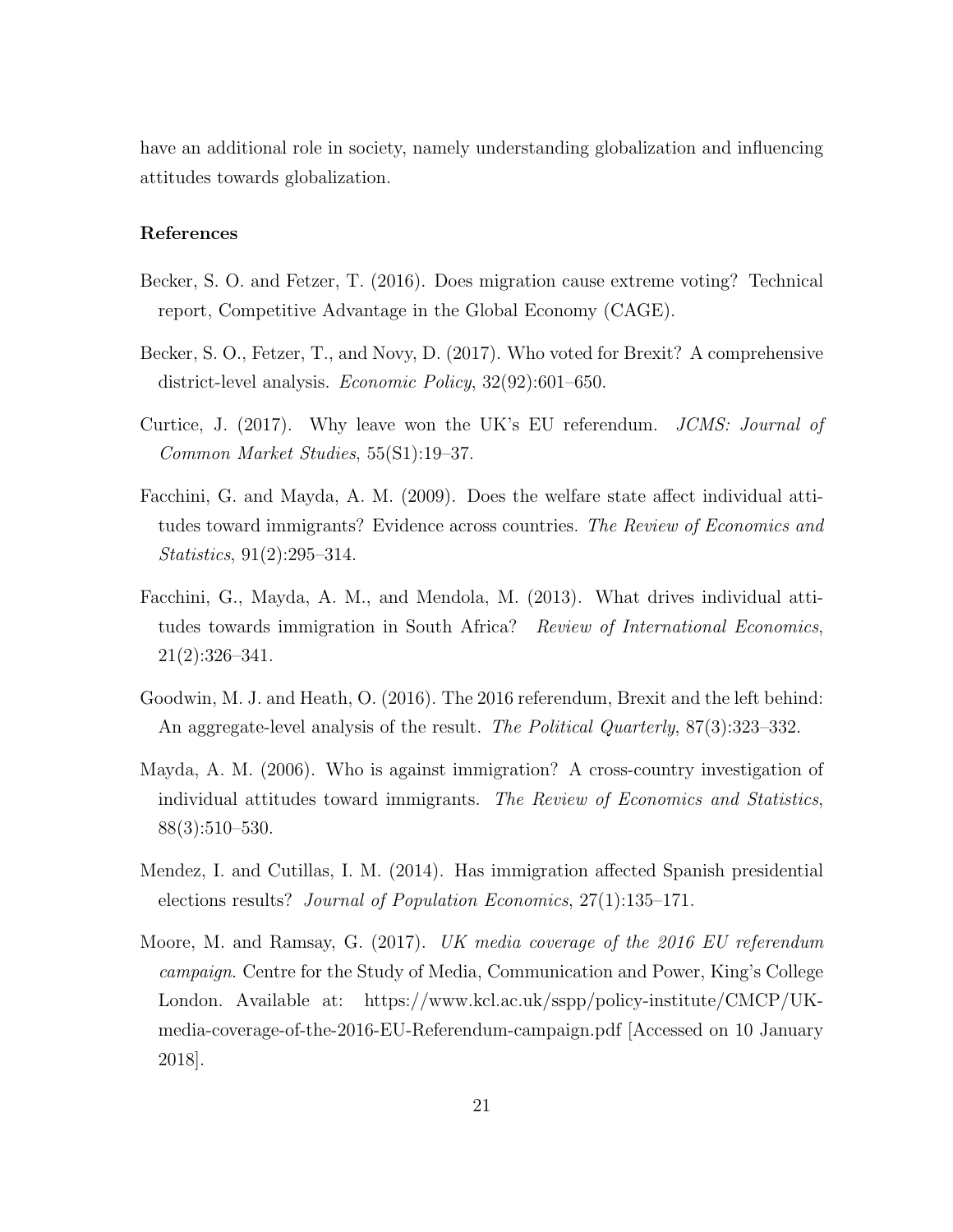- Otto, A. H. and Steinhardt, M. F. (2014). Immigration and election outcomes: Evidence from city districts in Hamburg. Regional Science and Urban Economics, 45:67–79.
- Scheve, K. F. and Slaughter, M. J. (2001). Labor market competition and individual preferences over immigration policy. The Review of Economics and Statistics, 83(1):133–145.
- Stock, J. H. and Watson, M. W. (2011). Introduction to econometrics: 3rd Edition. Pearson Education Boston, MA.
- The UK Electoral Commission (2017). UK Referendum 2017 data. Available at: https://www.electoralcommission.org.uk/our-work/our-research/electoraldata/electoral-data-ne [Accessed on 10 January 2018].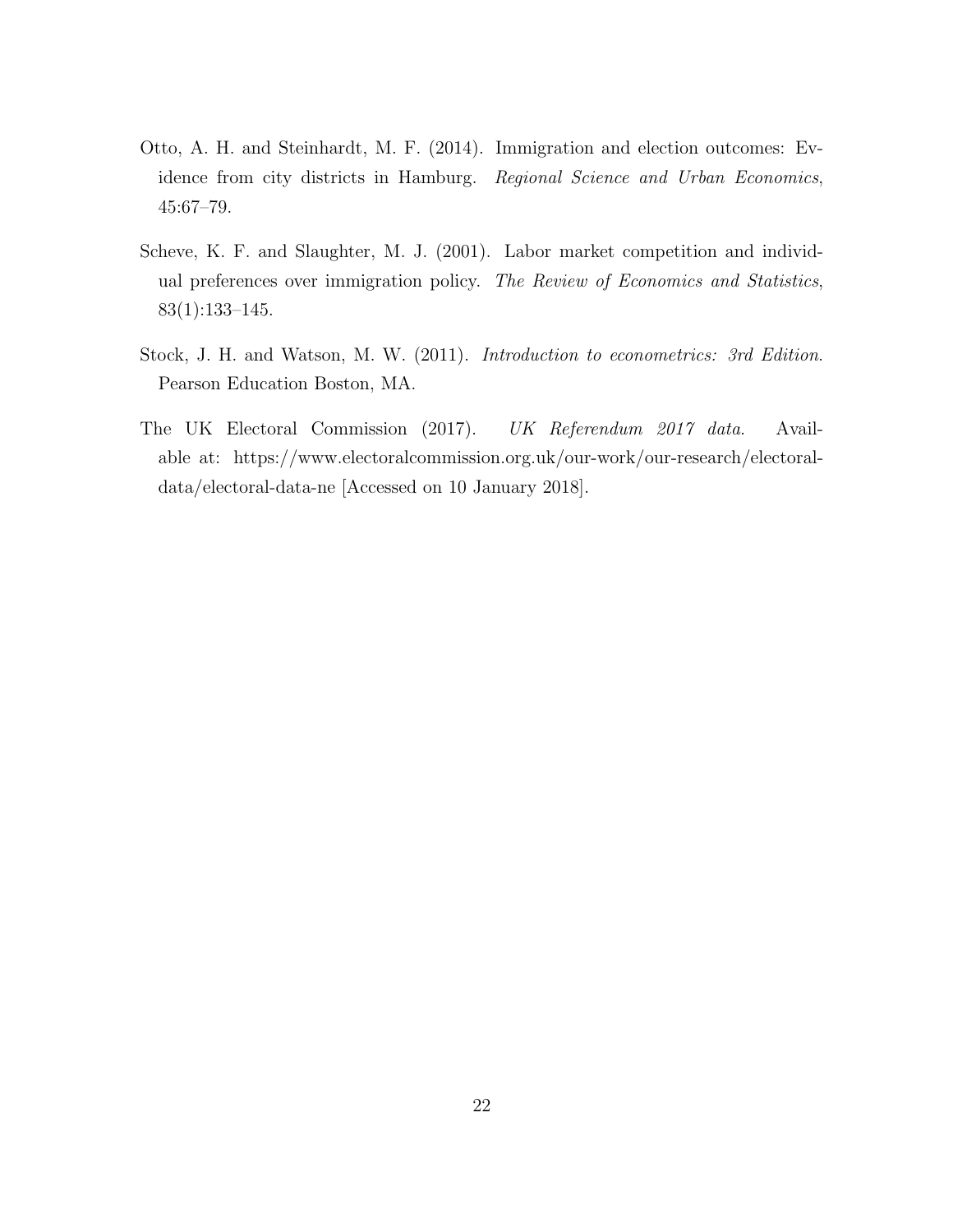# Appendices

| <b>VARIABLES</b>                     | How much immigrant should be accepted |             |             |             |             |  |  |
|--------------------------------------|---------------------------------------|-------------|-------------|-------------|-------------|--|--|
|                                      | (1)                                   | (2)         | (3)         | (4)         | (5)         |  |  |
| Ratio of Non-UK born                 | $-0.296$                              | $-0.467$    | $-0.271$    | $-0.305$    | $-0.506$    |  |  |
| individuals in 2015                  | (0.421)                               | (0.455)     | (0.447)     | (0.477)     | (0.538)     |  |  |
| Claimant Rate in 2015                |                                       | 8.405**     | 8.844**     | 8.817**     | 6.198       |  |  |
|                                      |                                       | (3.732)     | (3.783)     | (3.782)     | (4.163)     |  |  |
| Ratio of Education level 4 ore more  |                                       |             | $3.060**$   | $2.702*$    | 2.320       |  |  |
| in 2011                              |                                       |             | (1.355)     | (1.464)     | (1.530)     |  |  |
| Ratio of Noqualification in 2011     |                                       |             |             | $-0.636$    | 0.270       |  |  |
|                                      |                                       |             |             | (1.402)     | (1.447)     |  |  |
| The ratio of aged 65 ore more in 201 |                                       |             |             |             | $-1.136$    |  |  |
|                                      |                                       |             |             |             | (0.862)     |  |  |
| Indivdaul Characteristics            |                                       |             |             |             |             |  |  |
| Gender                               |                                       | 0.0281      | 0.0276      | 0.0278      | 0.0276      |  |  |
|                                      |                                       | (0.0210)    | (0.0210)    | (0.0211)    | (0.0210)    |  |  |
| Age group = $2, 18-25$               |                                       | $0.367***$  | $0.368***$  | $0.368***$  | $0.369***$  |  |  |
|                                      |                                       | (0.0515)    | (0.0515)    | (0.0516)    | (0.0516)    |  |  |
| Age group = $3, 26-35$               |                                       | $0.130***$  | $0.132***$  | $0.132***$  | $0.133***$  |  |  |
|                                      |                                       | (0.0478)    | (0.0479)    | (0.0480)    | (0.0480)    |  |  |
| Age group = $5, 46-55$               |                                       | $-0.0664*$  | $-0.0664*$  | $-0.0665*$  | $-0.0661*$  |  |  |
|                                      |                                       | (0.0342)    | (0.0342)    | (0.0342)    | (0.0341)    |  |  |
| Age group = $6, 56-65$               |                                       | $-0.142***$ | $-0.142***$ | $-0.142***$ | $-0.140***$ |  |  |
|                                      |                                       | (0.0350)    | (0.0351)    | (0.0351)    | (0.0350)    |  |  |
| Age group = $7,66+$                  |                                       | $-0.158***$ | $-0.157***$ | $-0.157***$ | $-0.155***$ |  |  |
|                                      |                                       | (0.0353)    | (0.0354)    | (0.0353)    | (0.0351)    |  |  |

Table A1 (1): The Detailed Results of Table 9 (Individual Sample 2SLS) The Effect of the Ratio of Non‐UK‐born Individuals on Attitudes towards Accepting Immigrants

Continued on the next page